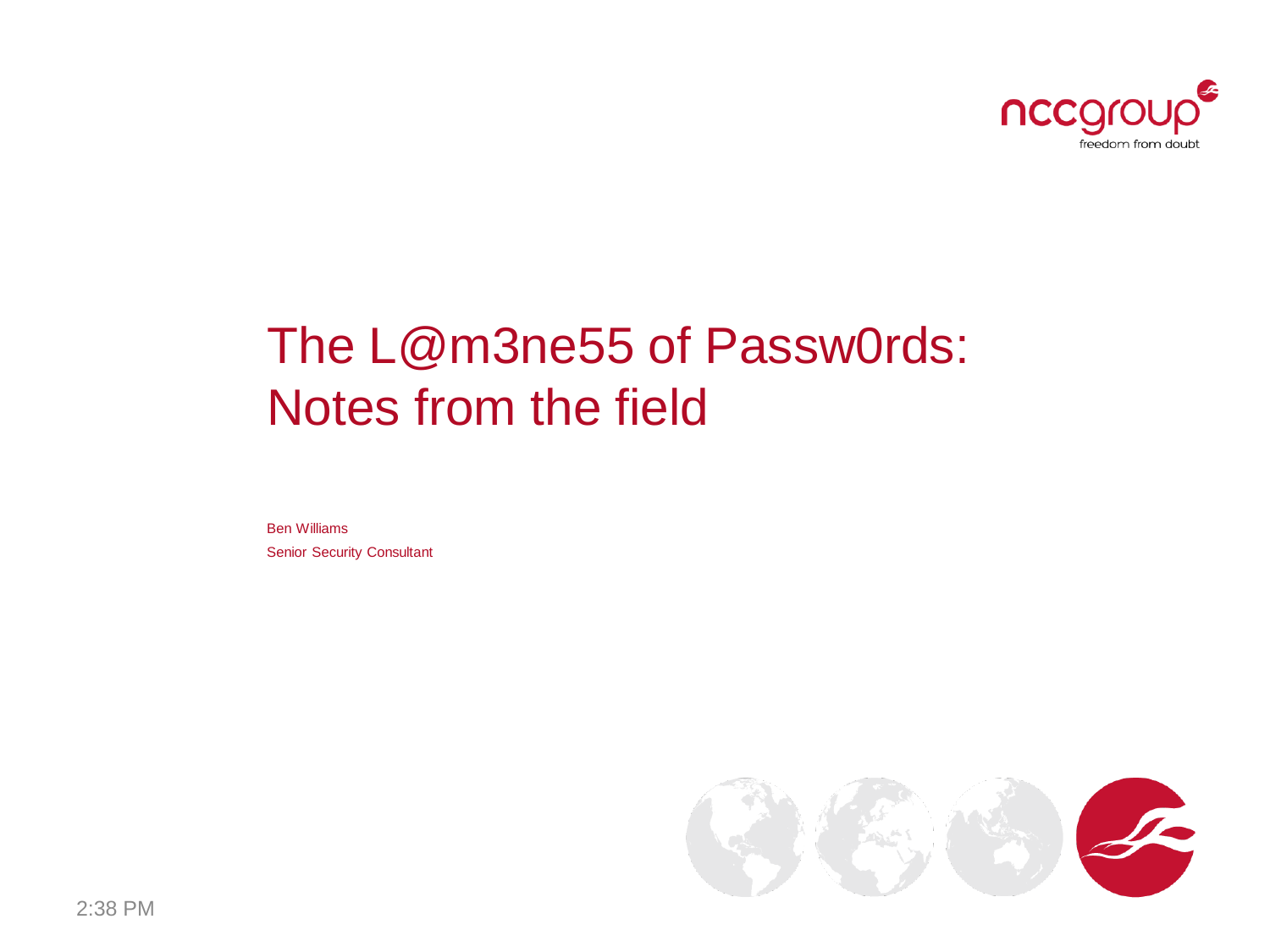

### **Previously**

- Presented at various conferences including BlackHat and other smaller conferences in Europe
	- Exploitable vulnerabilities security appliances
	- Enumerating internal security products/policy externally

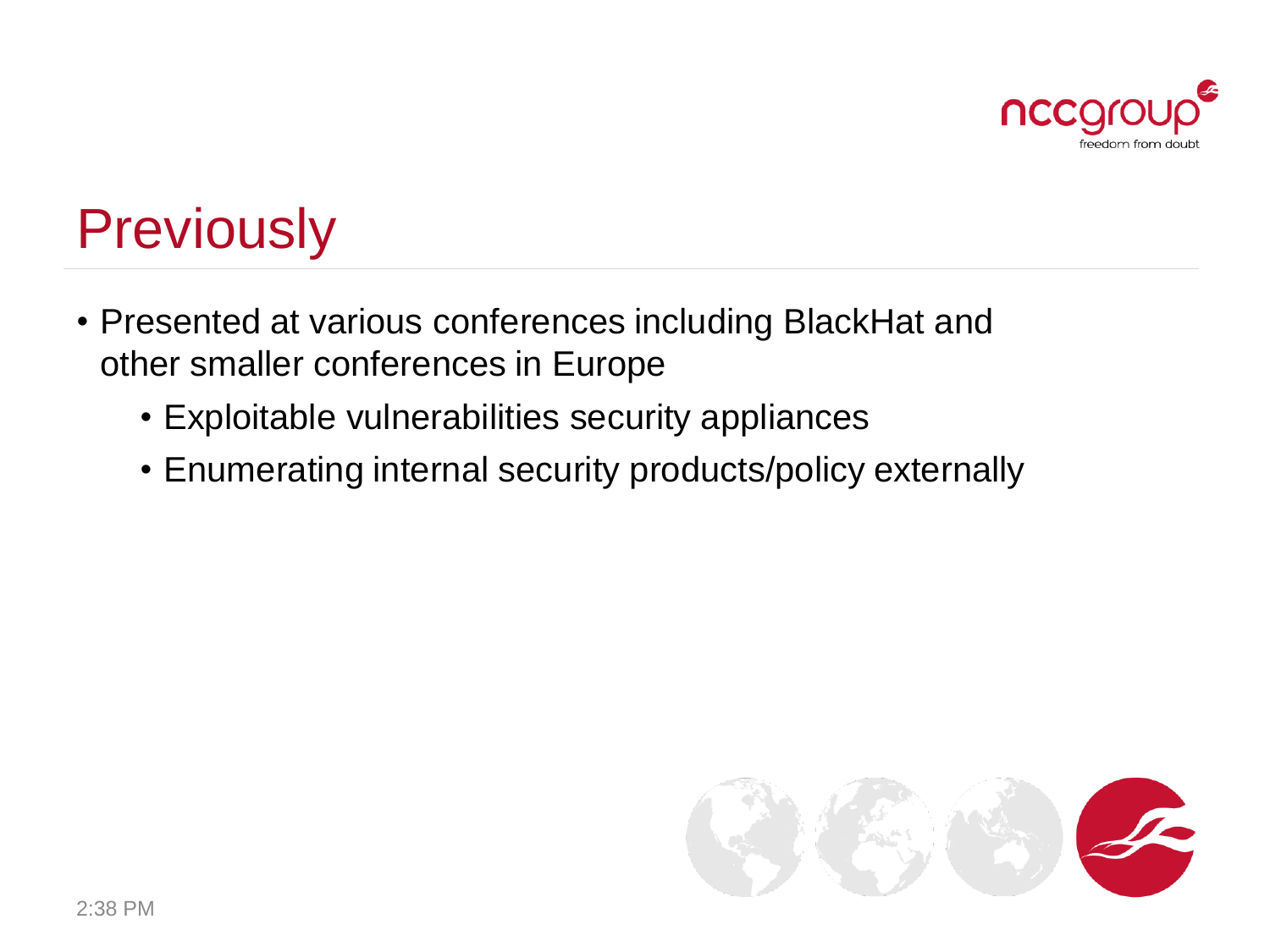

#### What we are covering today

- The experience of breaking into networks and applications with a variety of password attack tools and techniques
	- only a tiny part of what we do... but...
- What works and why
- Demos
- Advice

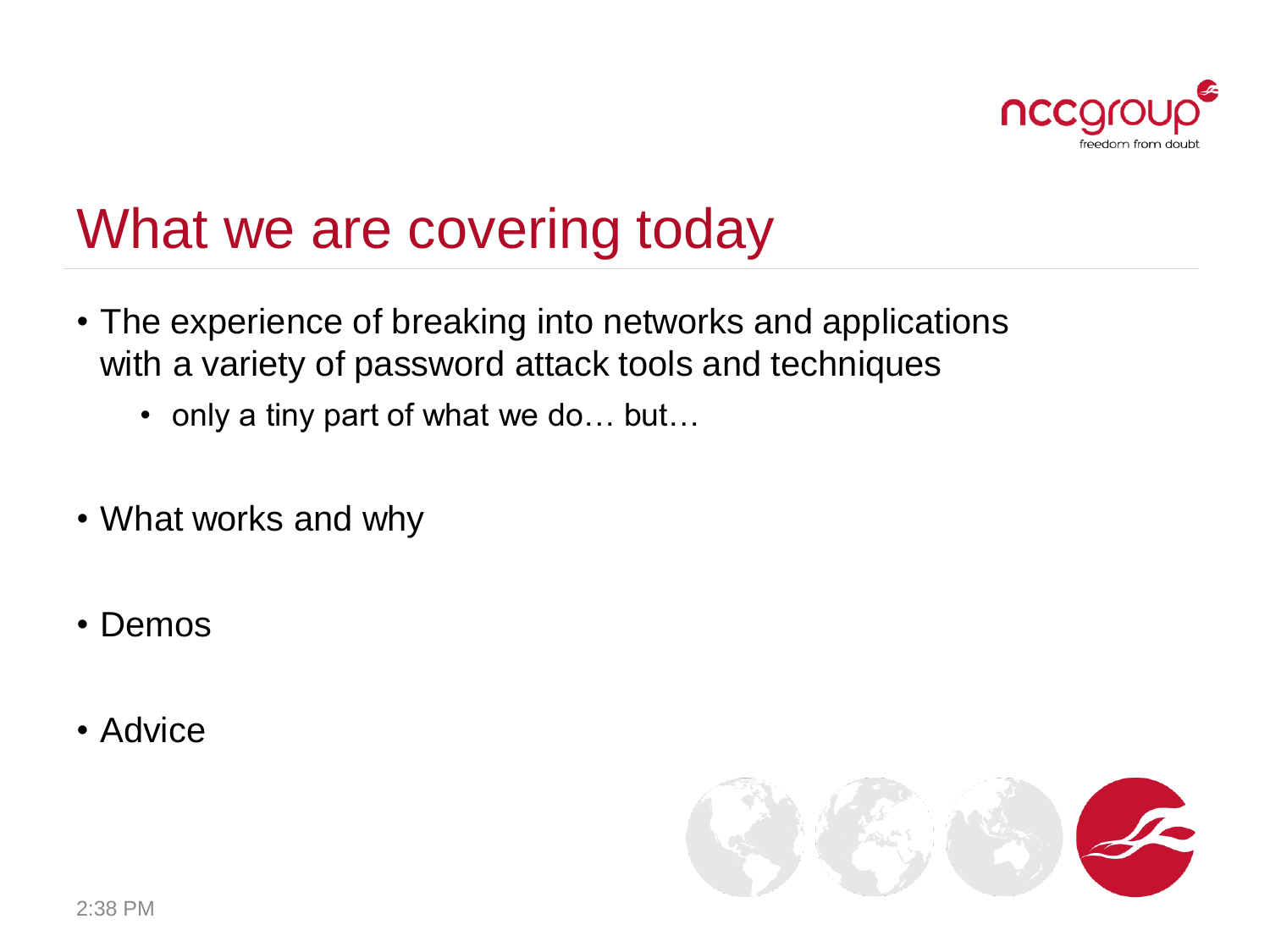

#### Password Attacks are not new, but…

- Things are much the same for the defender
	- Adoption of 2FA is slow and compartmentalised
	- Users choose passwords
- Regular iterative improvements for the attacker
	- New attack techniques
	- Improved tools and frameworks
	- Improved methodology and resources
	- Moore's law of processor improvements
	- Network bandwidth improvements
	- Tor and botnets

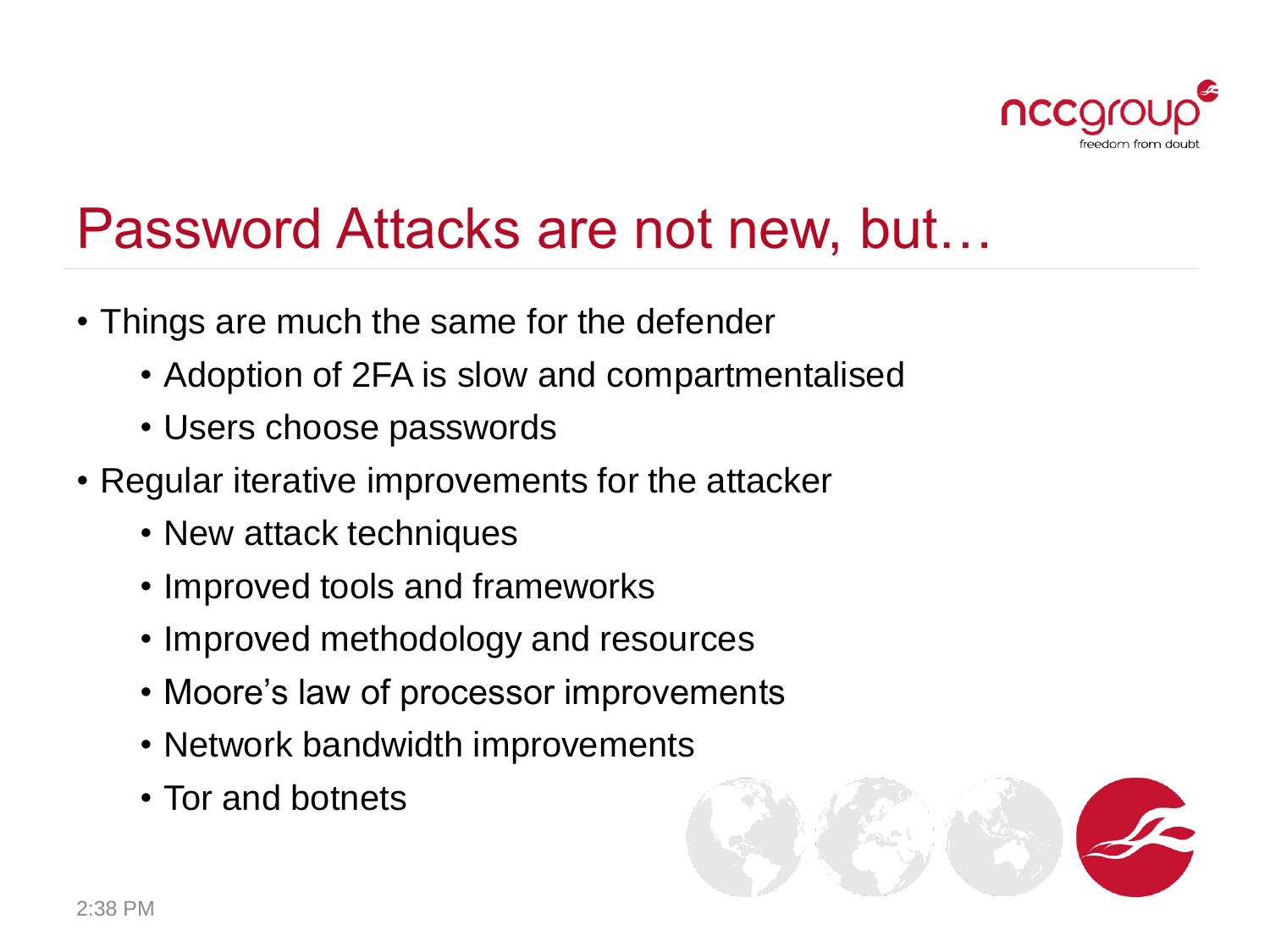

# External Demo



2:38 PM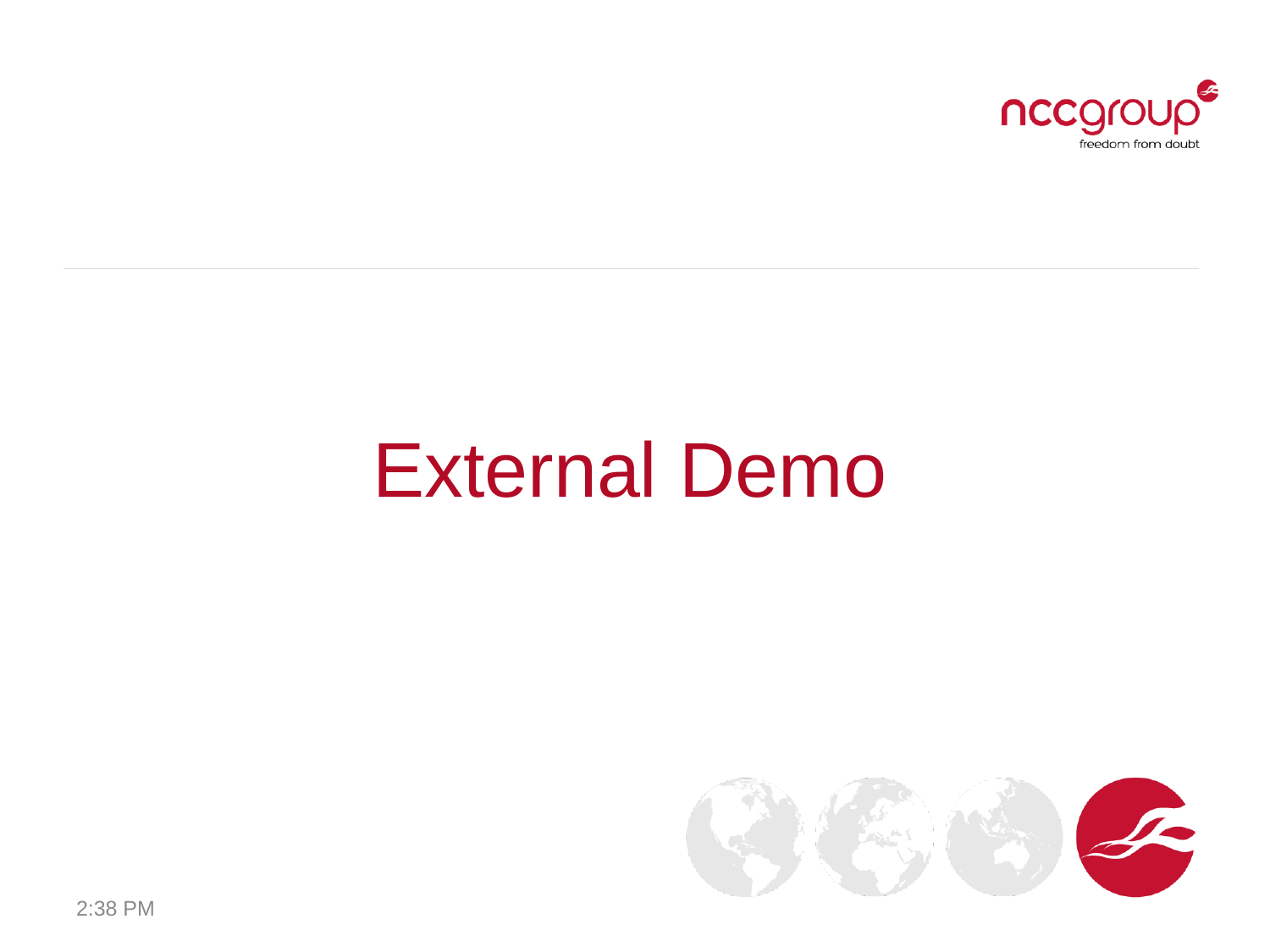

### External Enumeration and Attacks

- External enumeration
	- Password dictionary data
	- Internal usernames, hostnames and IP addresses
	- Email addresses, and formats
	- LinkedIn, Facebook etc.
- Attacks
	- Web applications with password authentication
	- VPN, Portals etc
	- Phishing (fake portal, outlook web access, whatever)

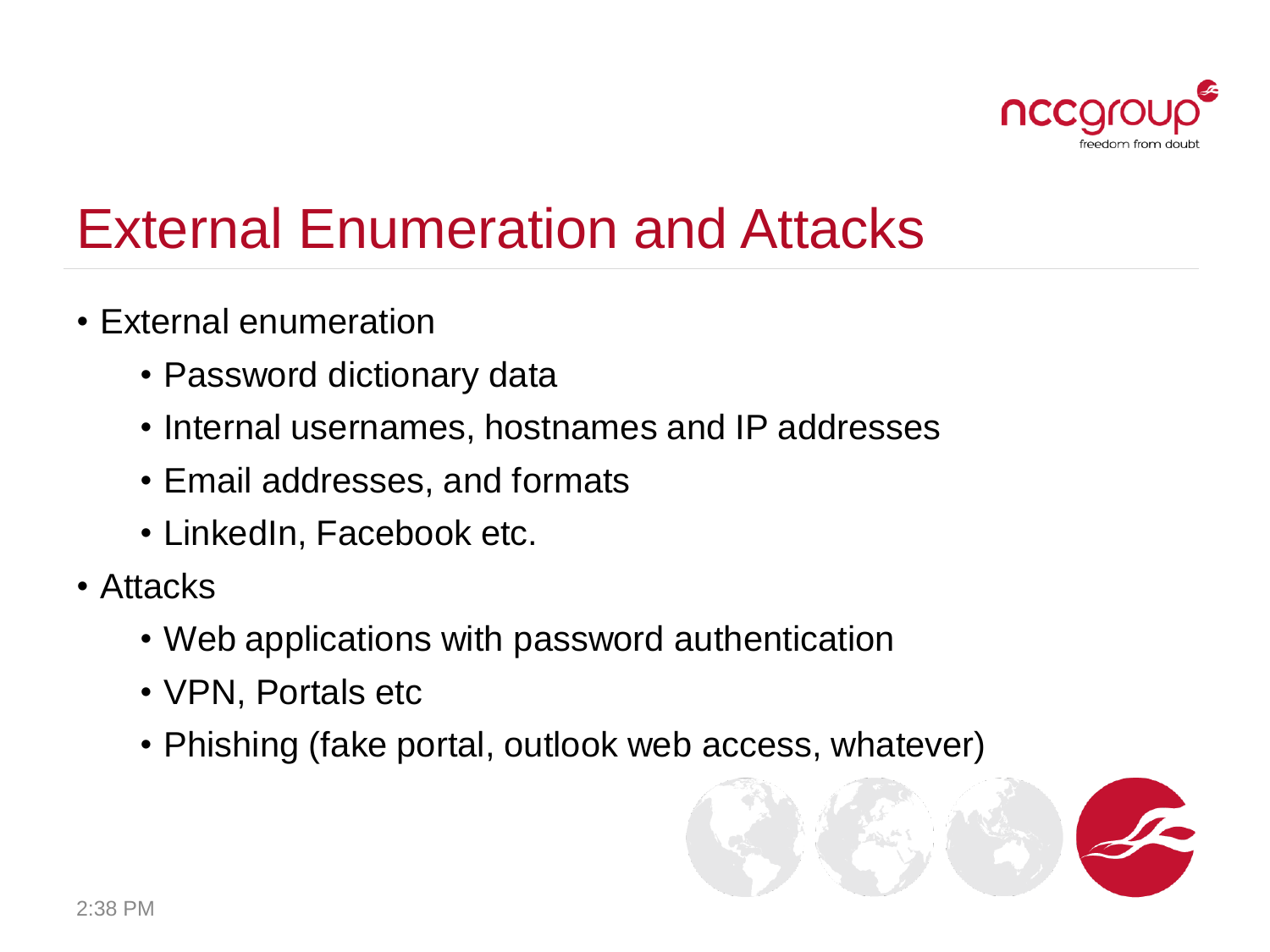

## Demo External **Enumeration**

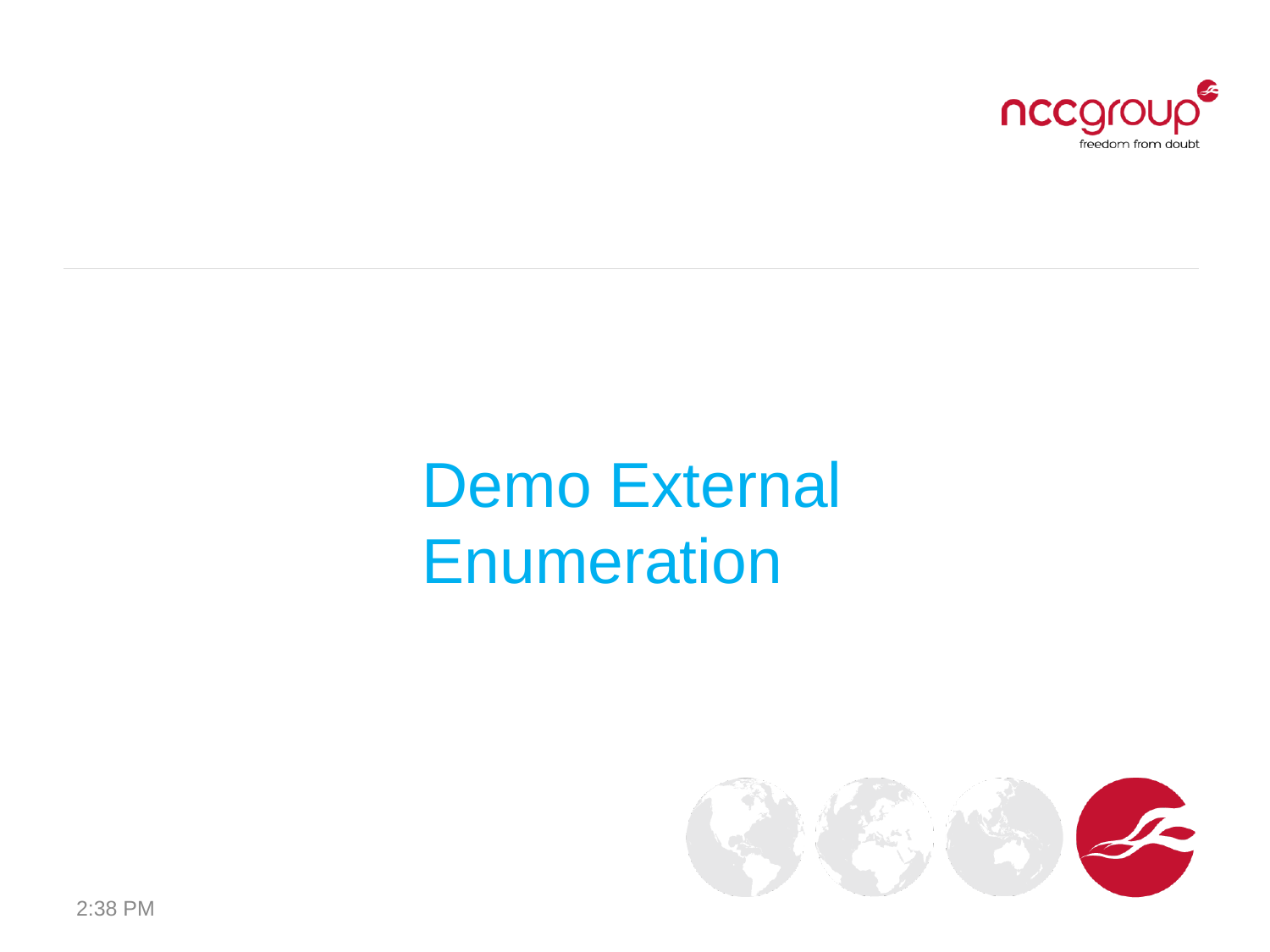

## Demo External **Attack**

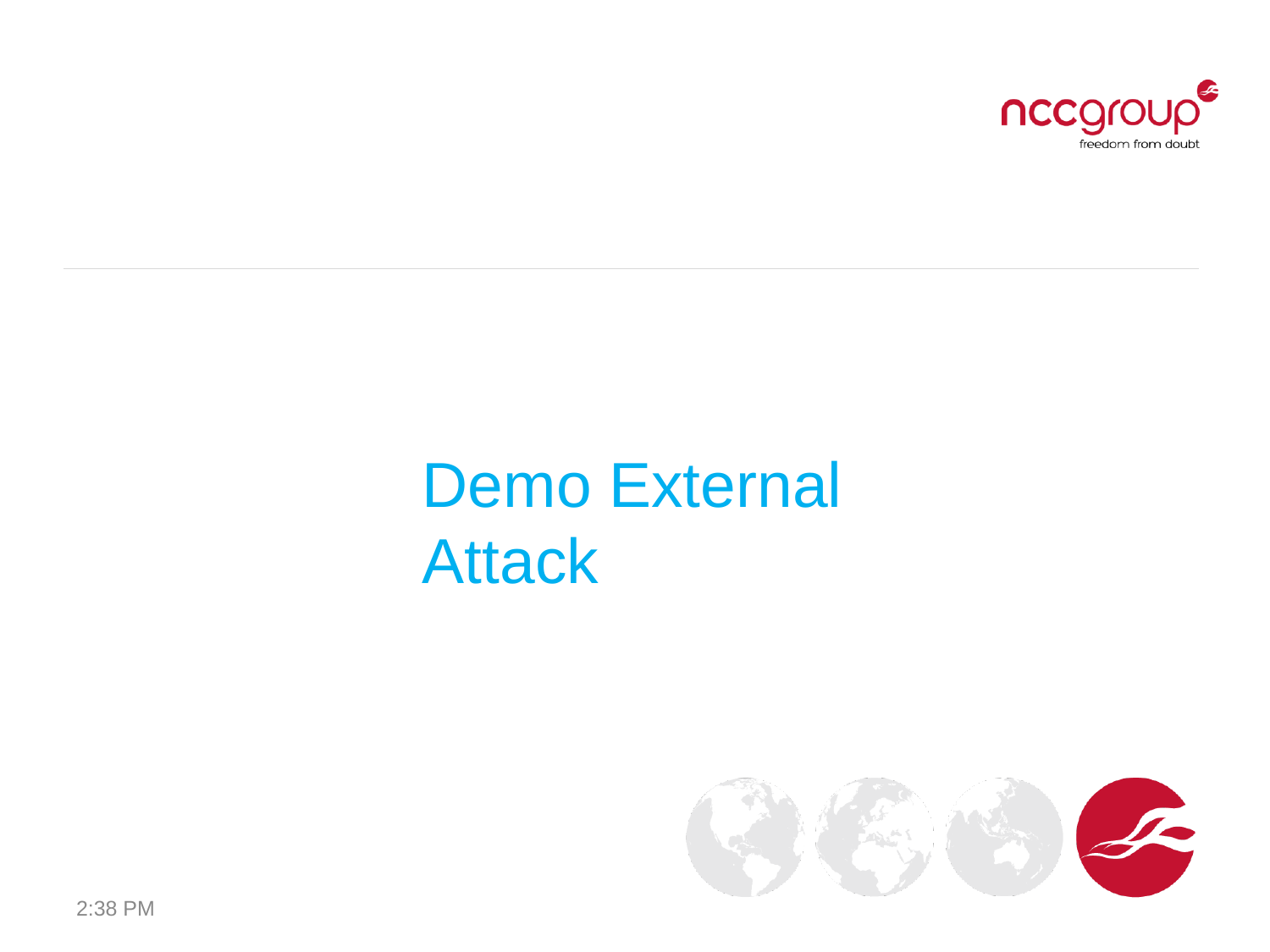

#### Account lockout != Bruteforce protection

- Password policy + account lockout + timeout
	- Temporary locks often lead to user enumeration
	- Attacker would likely gain access to the application
- Password policy + account lockout + manual reset
	- Attacker could gain access to the application if they can enumerate enough real users separately
	- Account lockout DoS
- Password policy + account lockout + timeout + brute-force protection
- Can be very resilient, but unauthorised access may still be possible 2:38 PM

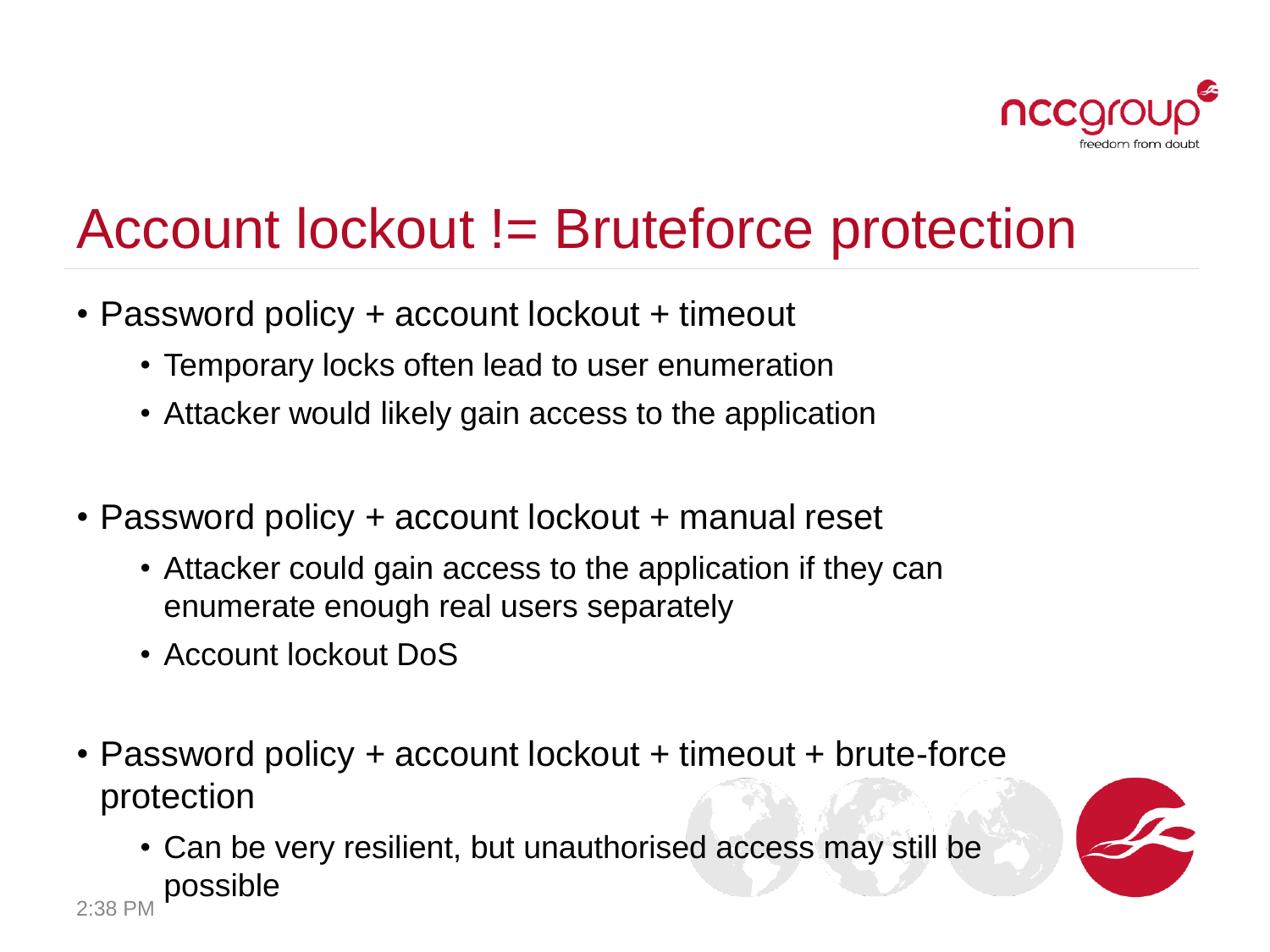

# Internal Demos



2:38 PM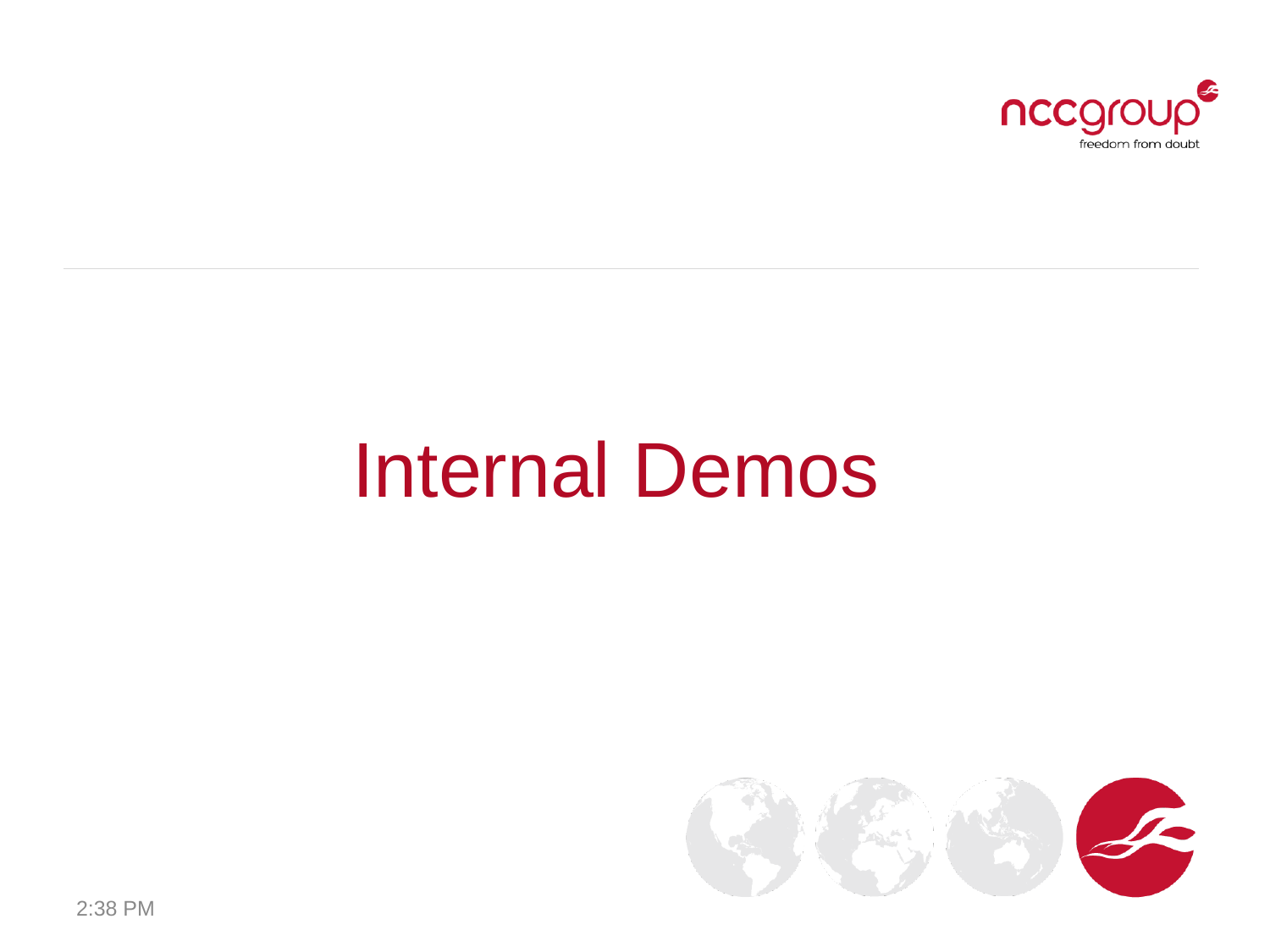

#### Internal Domain 1: Initial access

- Unauthenticated enumeration
	- Find the DCs, Workstations and Servers
- Low hanging fruit
	- Weak credentials: admin/admin, anonymous ftp and shares, snmp public/private, sa/<br/>blank>, tomcat jboss
- Unauthenticated attacks
	- Enumerating users
	- Collecting hashes with NetBIOS/NBNS Spoofing
	- Small targeted password attack

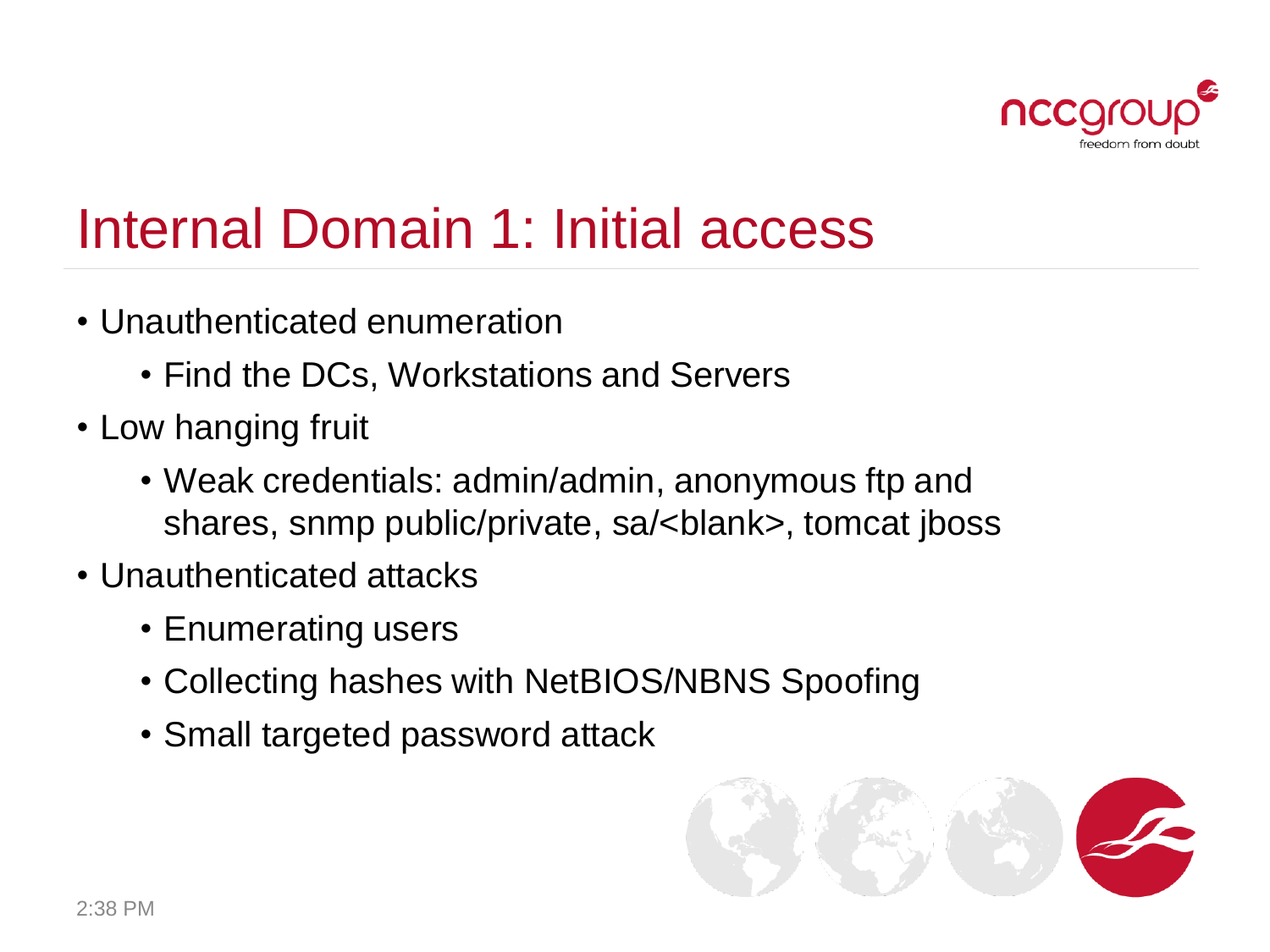

## Demo Phase 1

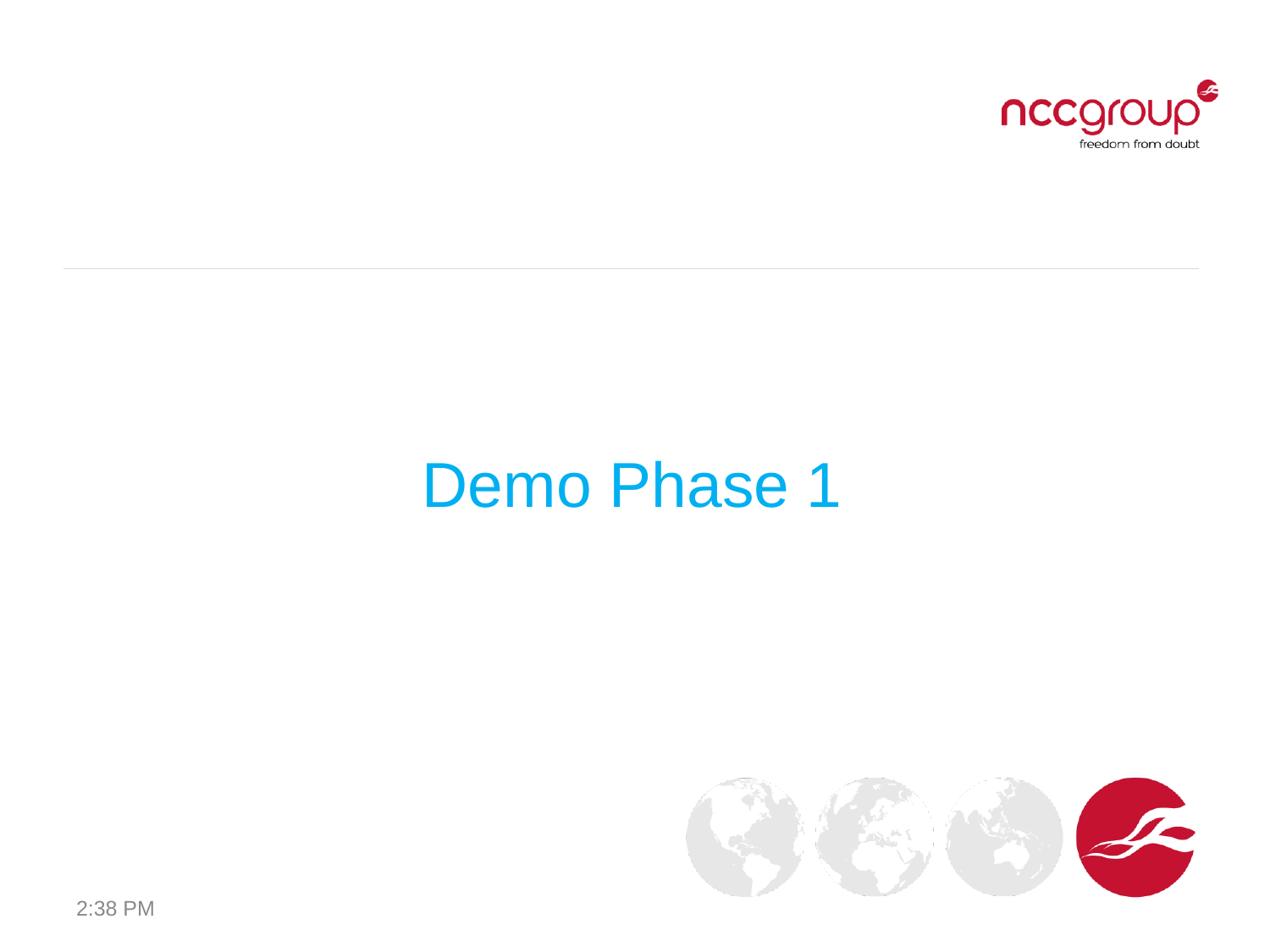

#### Internal Domain 2: Authenticated enumeration

- Authenticated enumeration
	- Identify password policy
	- Identify all users, administrators and systems
- Moderate targeted password attack
- For the credentials we have
	- Where can we login?
	- What access do we have?
- Collecting more credentials
	- Hashes
	- Plaintext passwords

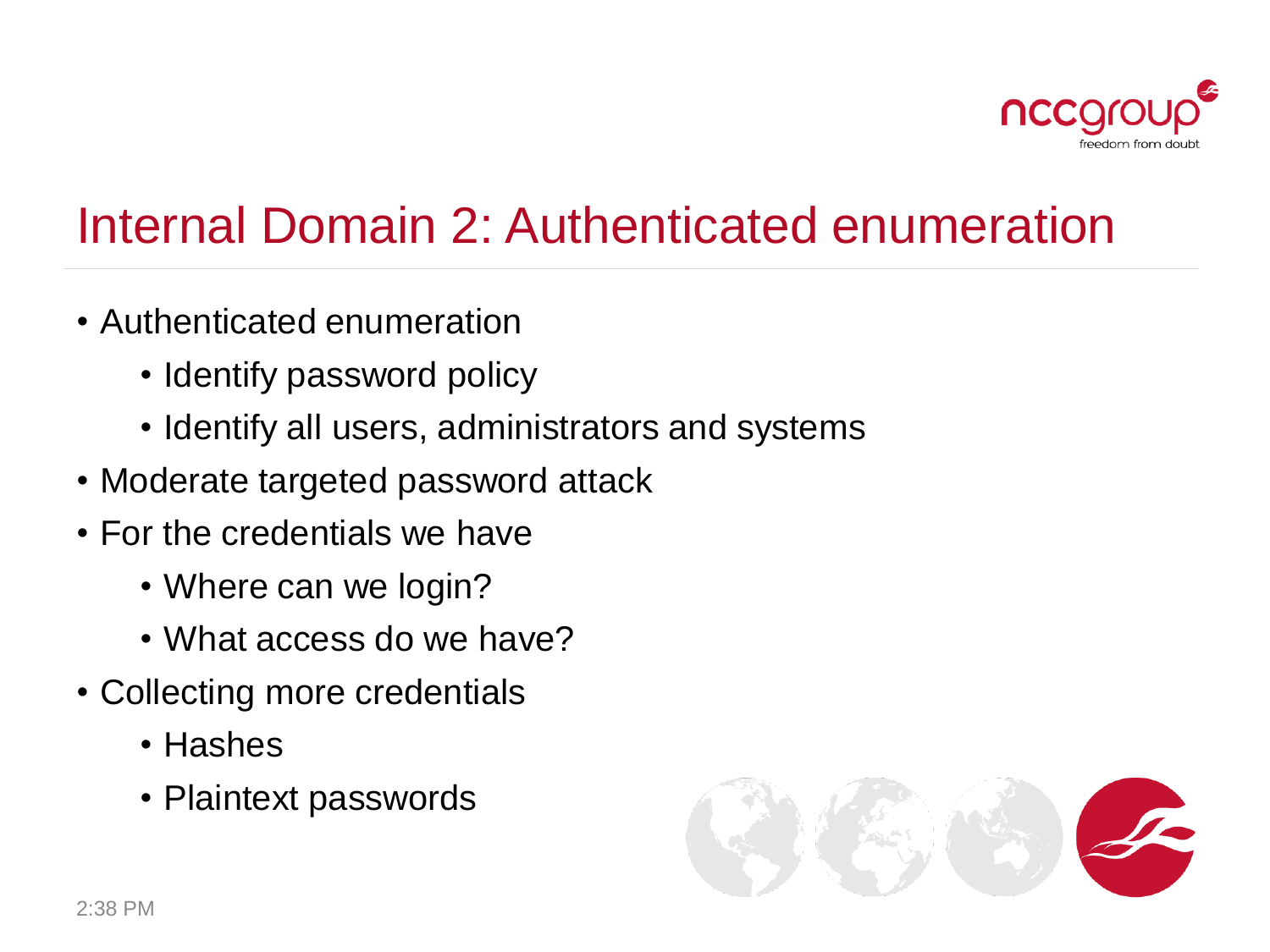

## Demo Phase 2



2:38 PM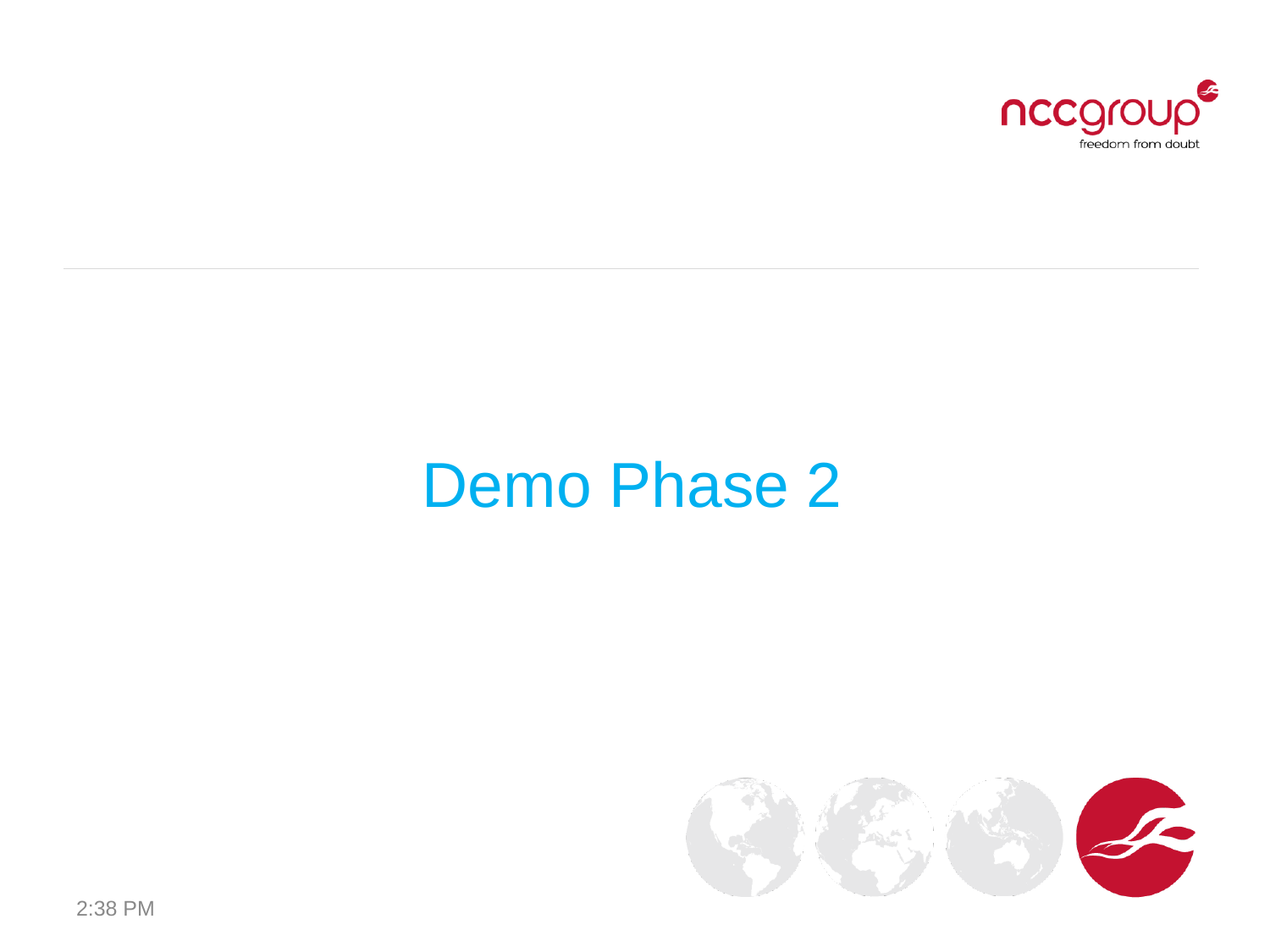

#### Hopping from system to system

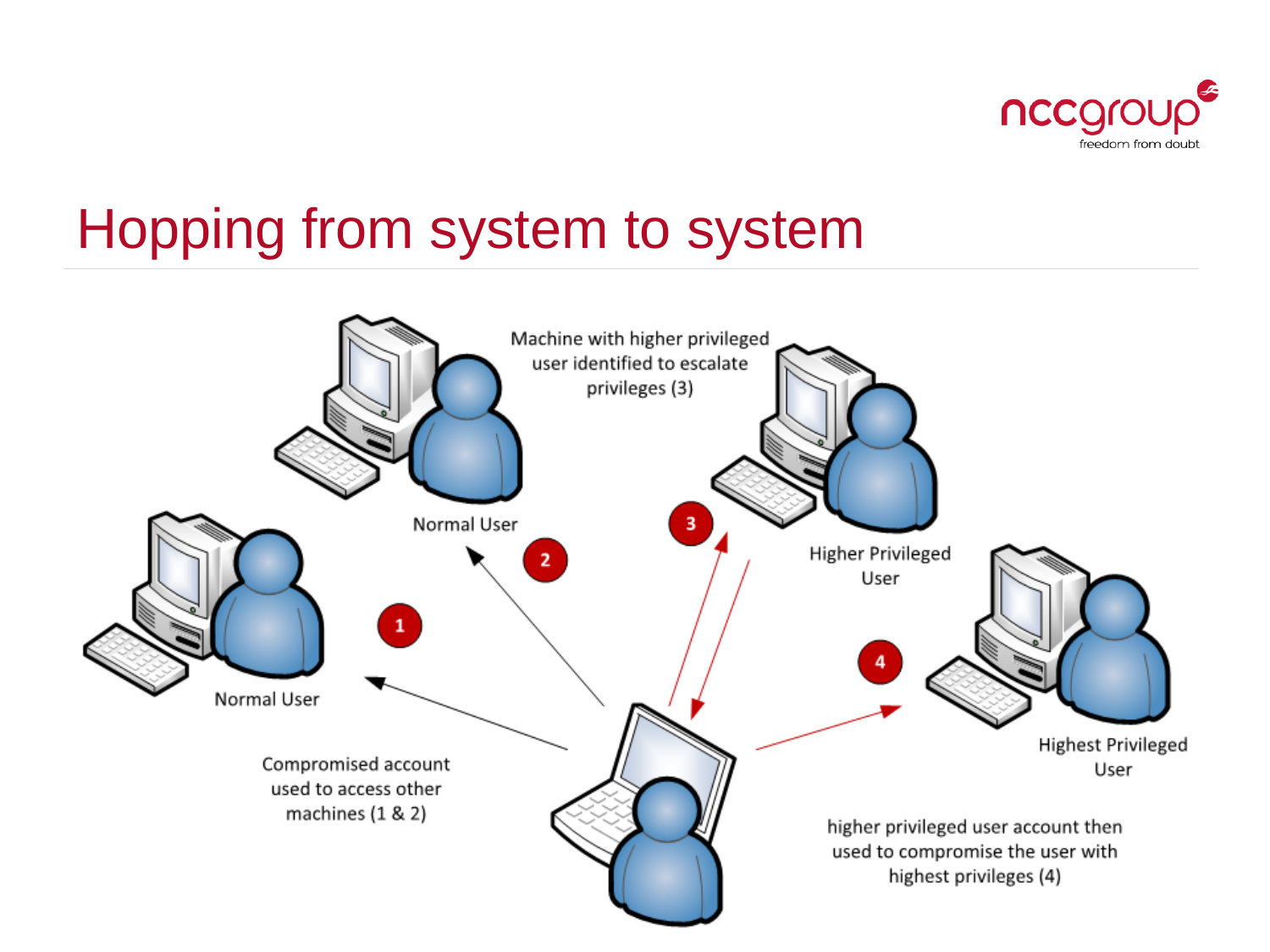

#### Internal Domain: Getting Domain Admin

- Have a coffee and repeat
	- Iterative process
	- Workstations > Servers > Domain controller
	- Scale makes it easier
- Keep going…
	- Where can we login?
	- What access do we have?
	- Collect more credentials
	- Repeat

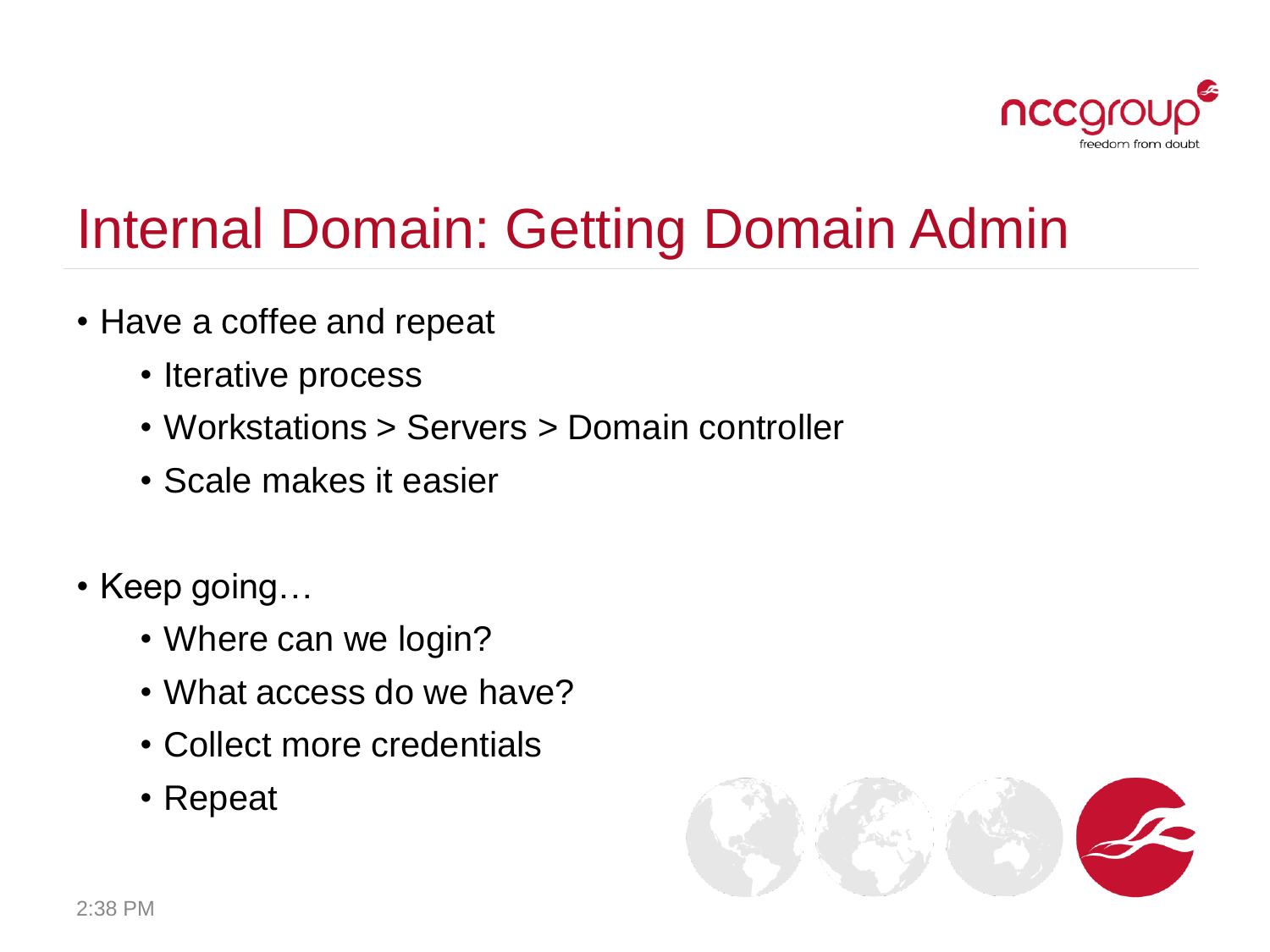

#### Internal Domain 3: Beyond Domain Admin

- Active Directory Passwords
	- Dumping and cracking hashes
- What about the ones I can't crack?
	- Find where the admins are logged in
	- In memory Mimikatz DLL injection
- Now we have lots of passwords: Hit the other infrastructure
	- Firewalls, switches, routers, appliances
	- Basically everything, but how far do you want to go?

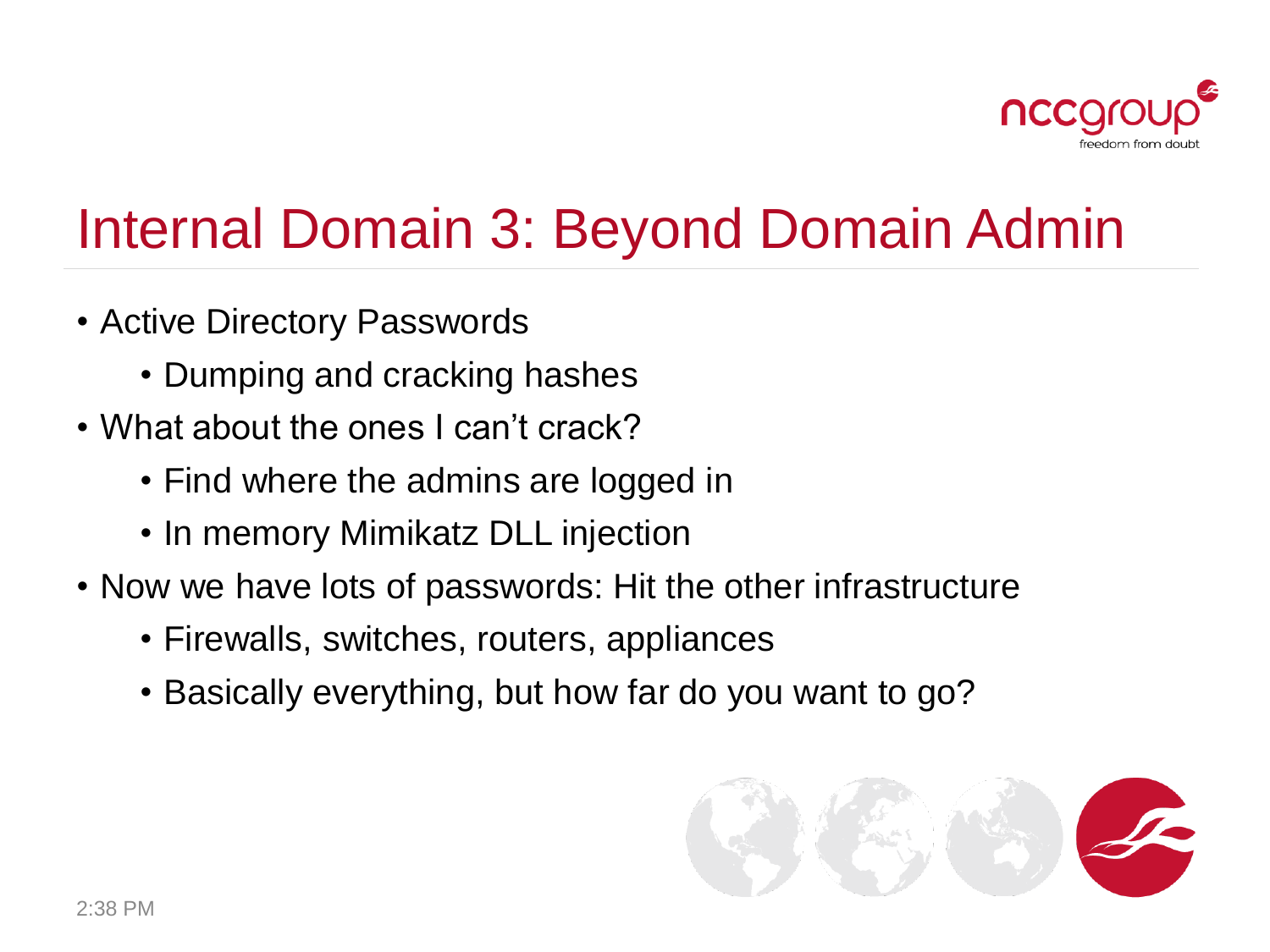

## Demo Phase 3



2:38 PM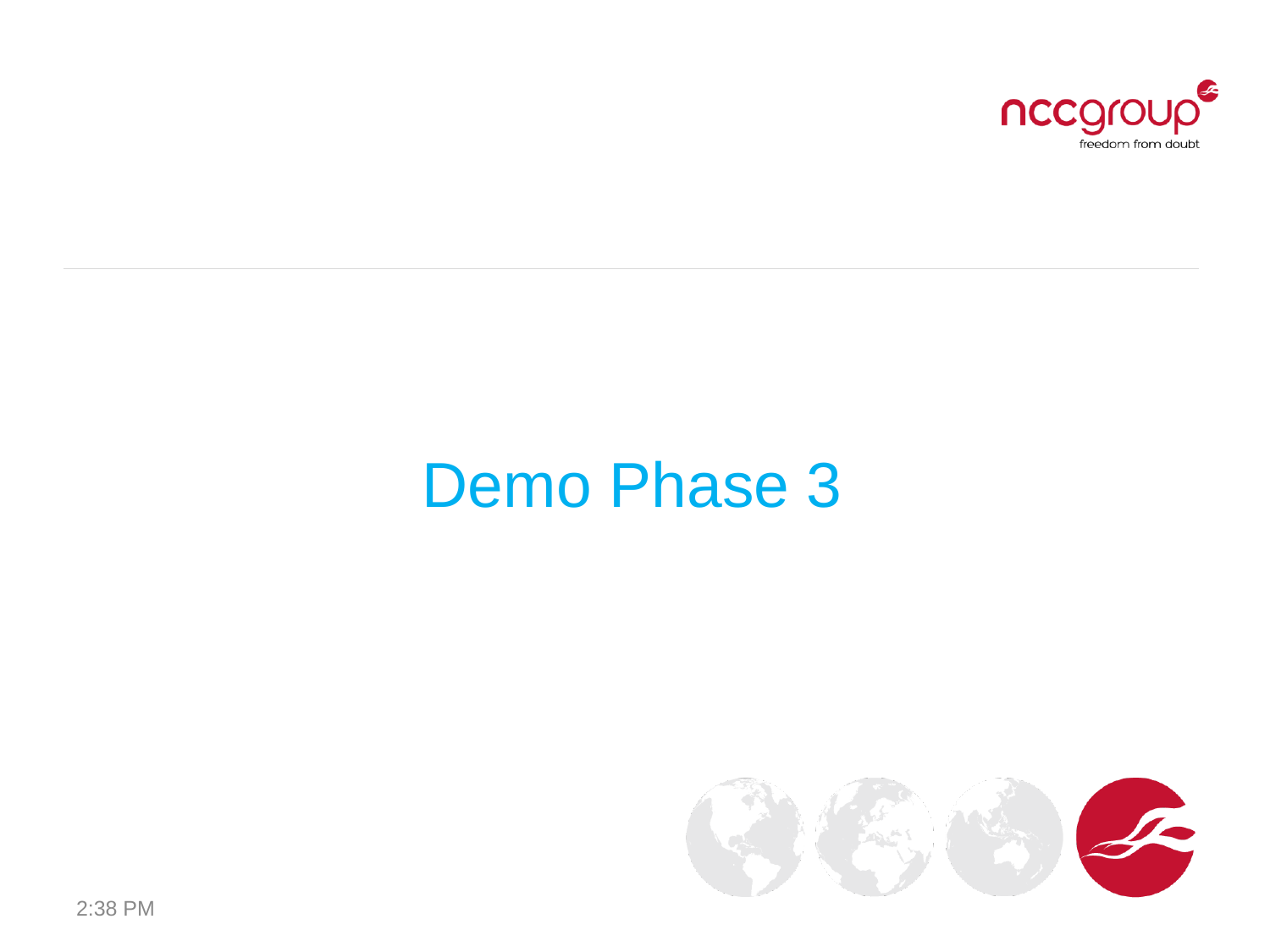

#### Access all areas

- Domain Admins, and all user hashes
	- Can reuse hashes, don't need to crack
	- Krbtgt hash Golden ticket attack
- Cracking passwords, to compromise non-Windows resources
	- Unconnected Web applications
	- Appliances, network kit, other infrastructure
	- Third party systems

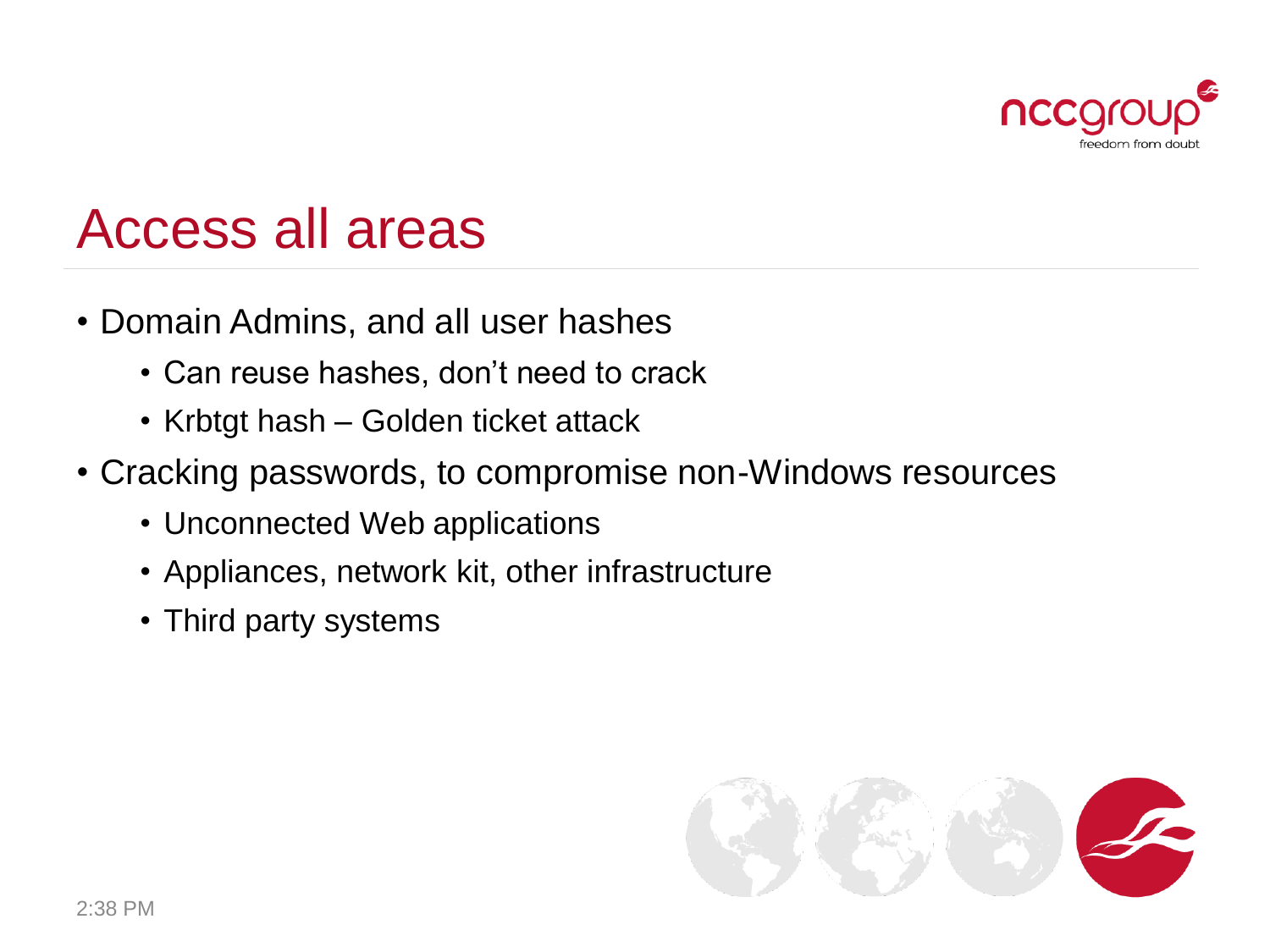

#### Password Stats from Real Tests

• This is a representative composite example from several tests

| Top 10 passwords                           | <b>Number</b>  |
|--------------------------------------------|----------------|
| Welcome123                                 | 53 (5.8%)      |
| Password1                                  | 15 (1.6%)      |
| Changeme2013                               | $10(1.1\%)$    |
| <obscure complex="" password=""></obscure> | $(1.0\%)$<br>9 |
| <football team=""></football>              | $8(0.9\%)$     |
| Monday1                                    | $8(0.9\%)$     |
| password                                   | 7(0.7%)        |
| <company reference=""></company>           | $6(0.6\%)$     |
| P@ssw0rd1                                  | $6(0.6\%)$     |
| Summer2014                                 | $(0.5\%)$      |
|                                            |                |

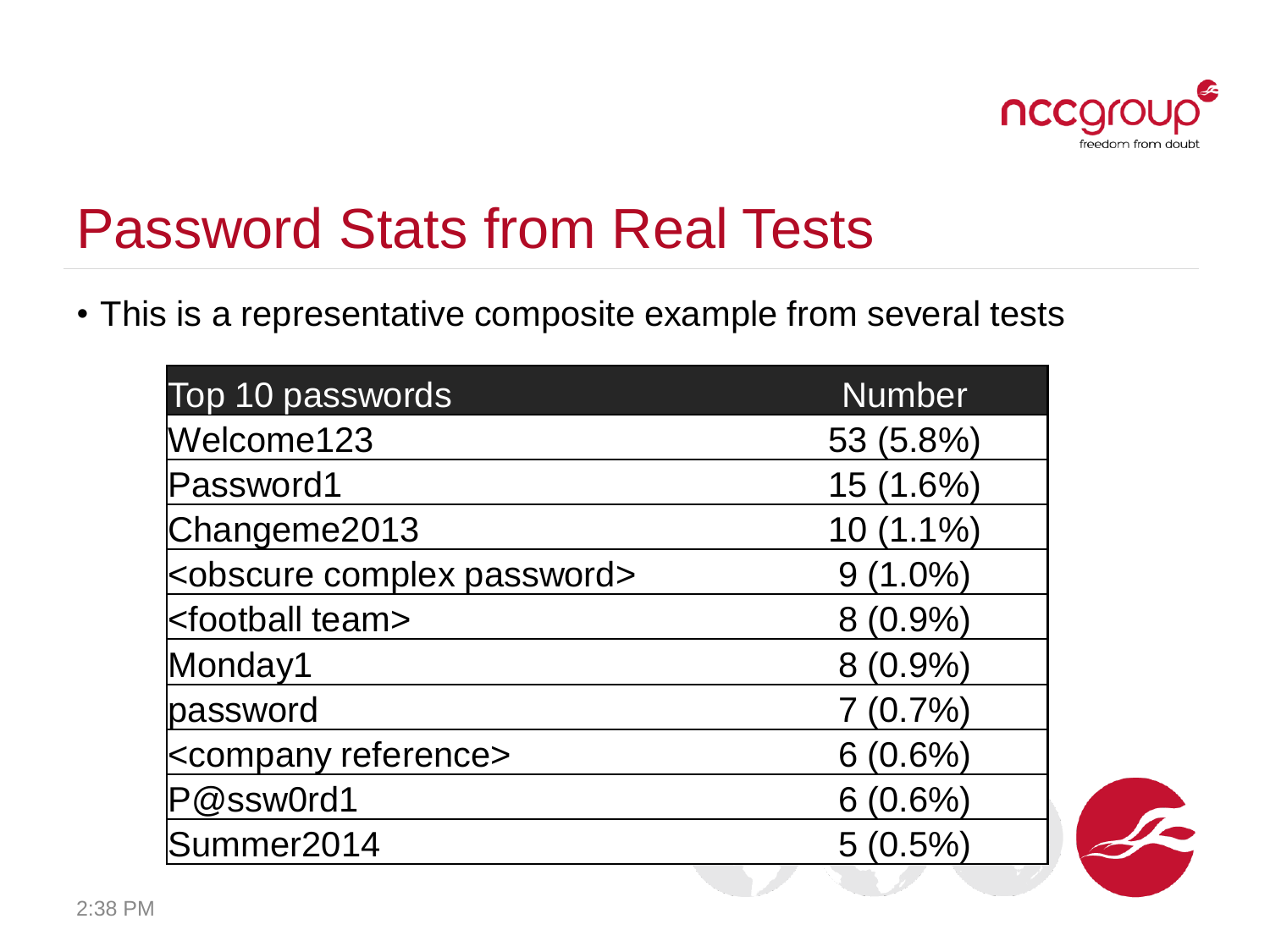

#### What about password policy

• What are the important factors in password policy?

| <b>Policy</b>                                                | Security Setting        |
|--------------------------------------------------------------|-------------------------|
| <b>E</b> Enforce password history                            | 24 passwords remembered |
| <b>E</b> Maximum password age                                | 42 days                 |
| <b>EF</b> Minimum password age                               | 1 days                  |
| Minimum password length                                      | 7 characters            |
| <b>Explorer Password must meet complexity requir</b> Enabled |                         |
| $\Box$ Store passwords using reversible encr $\dots$         | Disabled                |

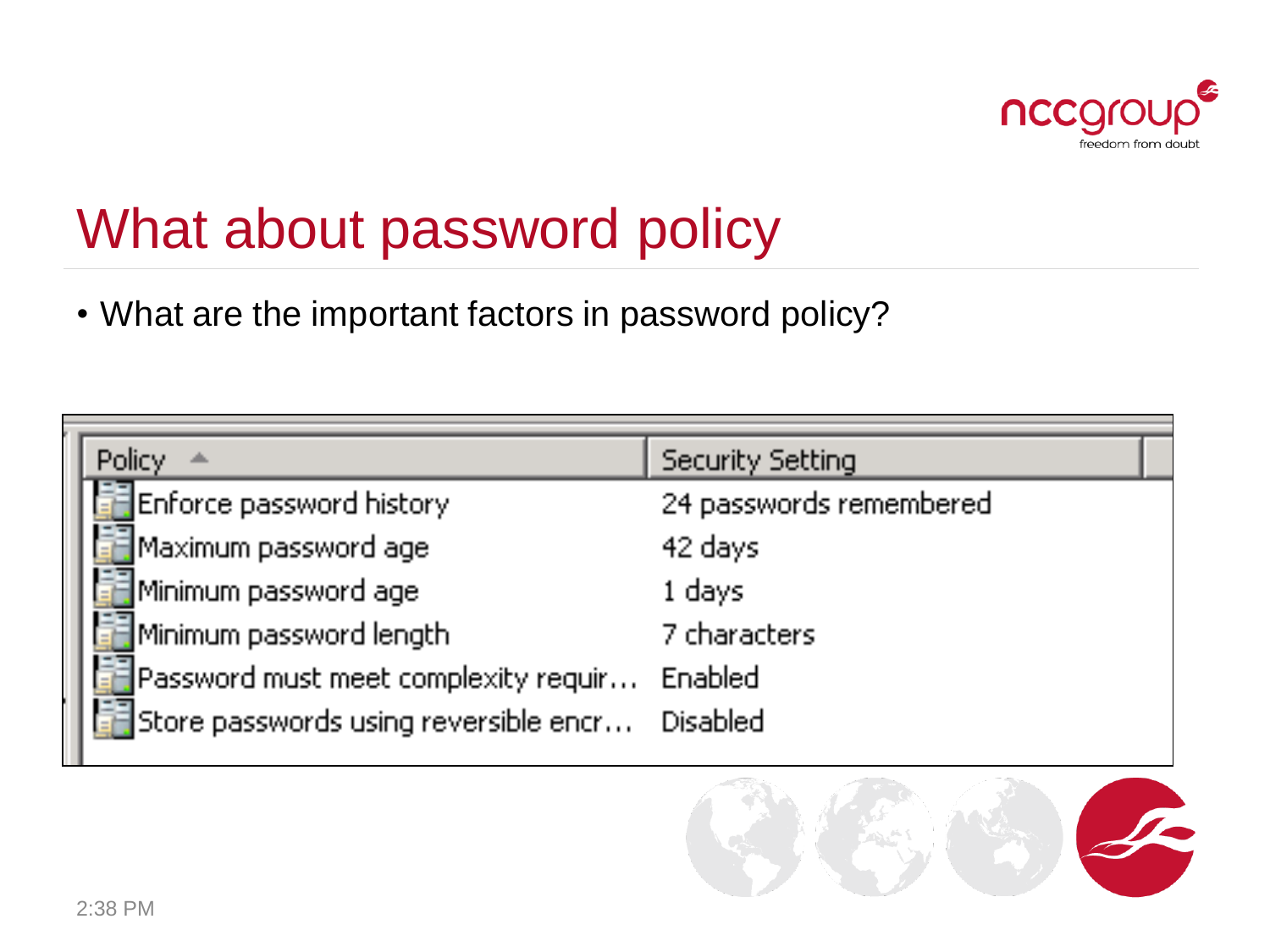

### Hash cracking process

• A structured process gets results fast



- Wordlists are huge, and based data from real compromises
- (Many millions of real users passwords)
- Character patterns most statistically relevant first
- Crack speed depends on hash algorithm

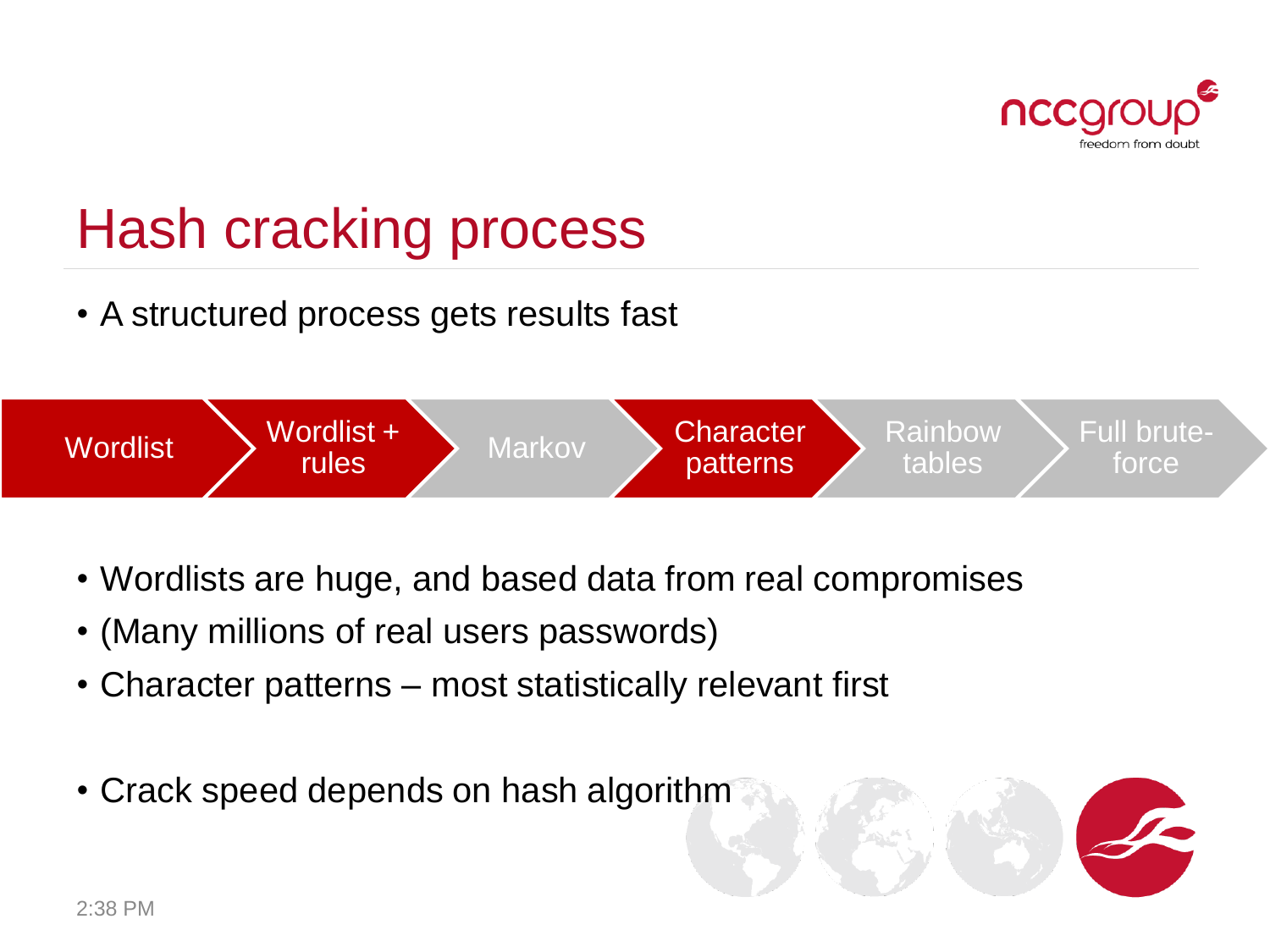

### Statistical analysis of passwords

- 50% passwords follow 13 basic rules
- For example
	- ?l?l?l?l?l?l?l
	- ?u?l?l?l?l?l?n
	- ?u?l?l?l?l?l?l?n
	- ?u?l?l?l?l?n?n?n?n
- Good resources for further reading:
- <http://www.praetorian.com/blog/statistics-will-crack-your-password-mask-structure>
- <http://wpengine.com/unmasked/>
- <http://www.datagenetics.com/blog/september32012/>

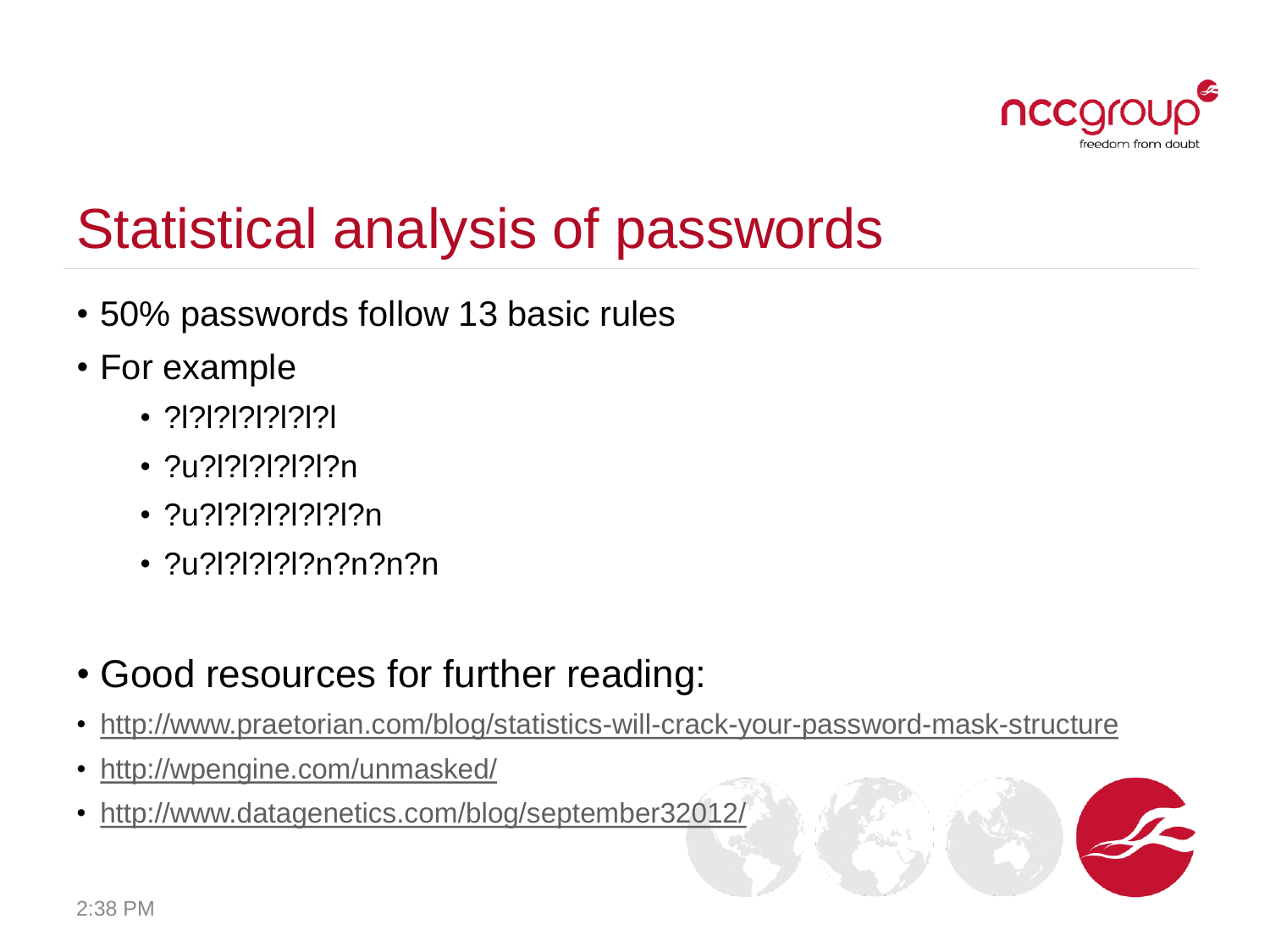

#### How real users interpret password rules

"Passwords must contain at least 1 upper, 1 lower, 1 number, and be at least 7 characters long"

- Take a base word of 6, 7 or 8 characters
- Chose only one upper
- Make <u>first</u> character upper
- Add numbers on the end (one, two, or four numbers)
- Or, substitute numbers and symbols for letters which look like numbers and symbols ("P@ssw0rd!")
- For password changes, users increment the number: "Manunited1!", "Manunited2!", "Manunited3!"…

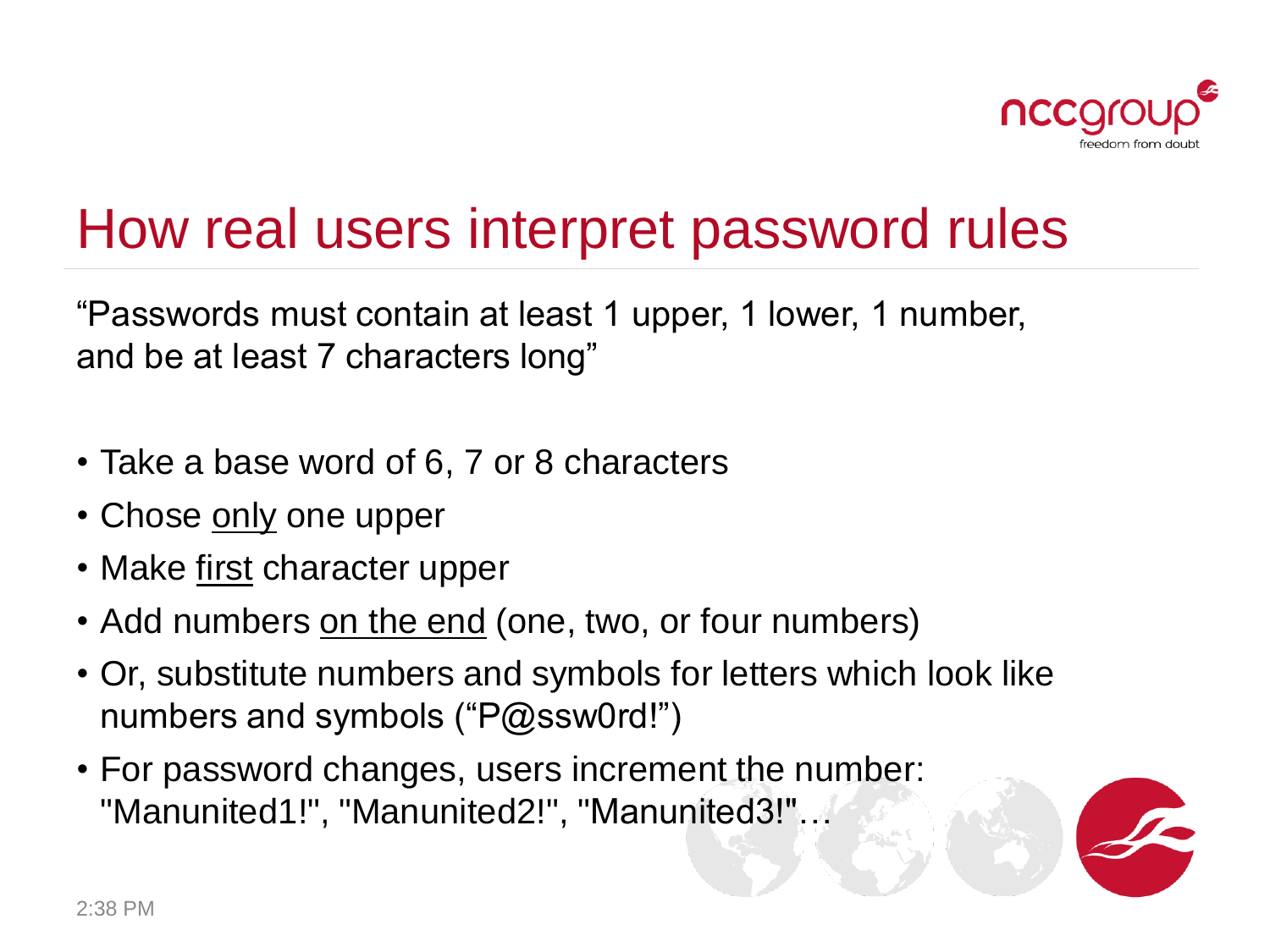

### NCC Group: Passcrack

- Two nodes, approximately £2500 for hardware
	- Each about the price of a fast gaming machine
	- + 1 Consultants time for building it
	- Currently using 5 graphics cards between the two
	- Not "nation state" level by any means

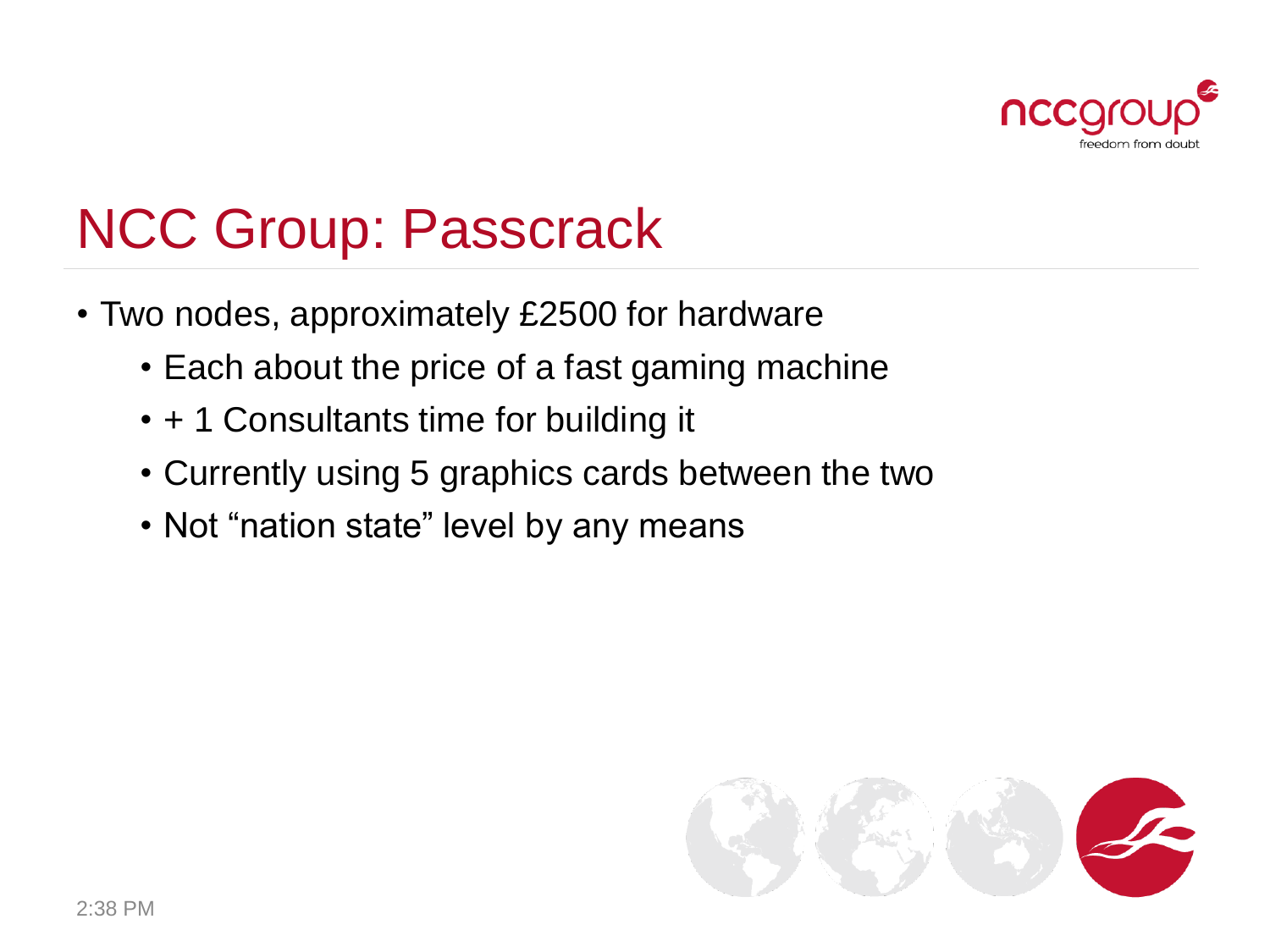

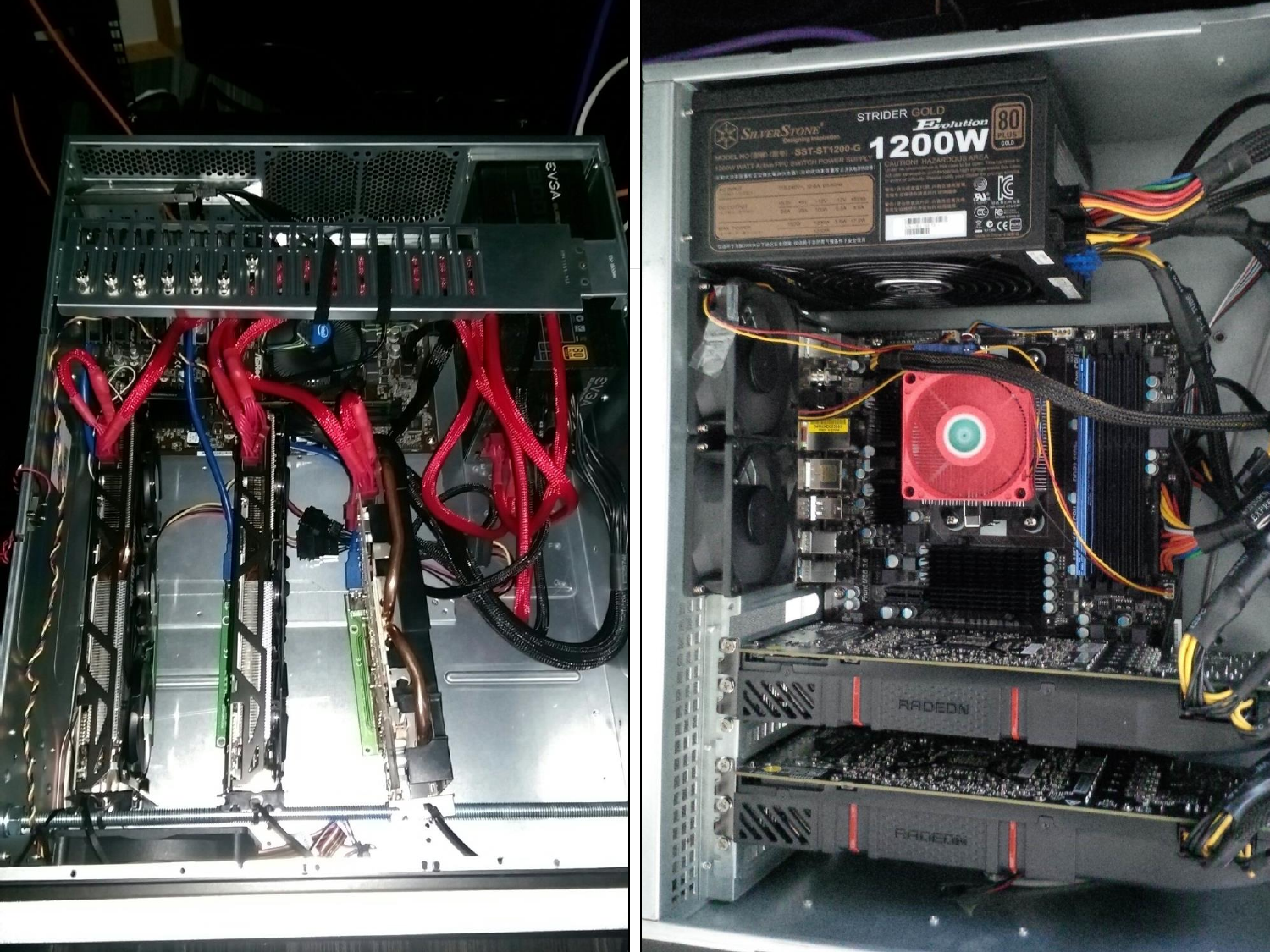

### NCC Group: Passcrack

- Up to 100 billion password guesses per second
- Do you think your current password would be resilient?
- Do you think you could choose one that is?

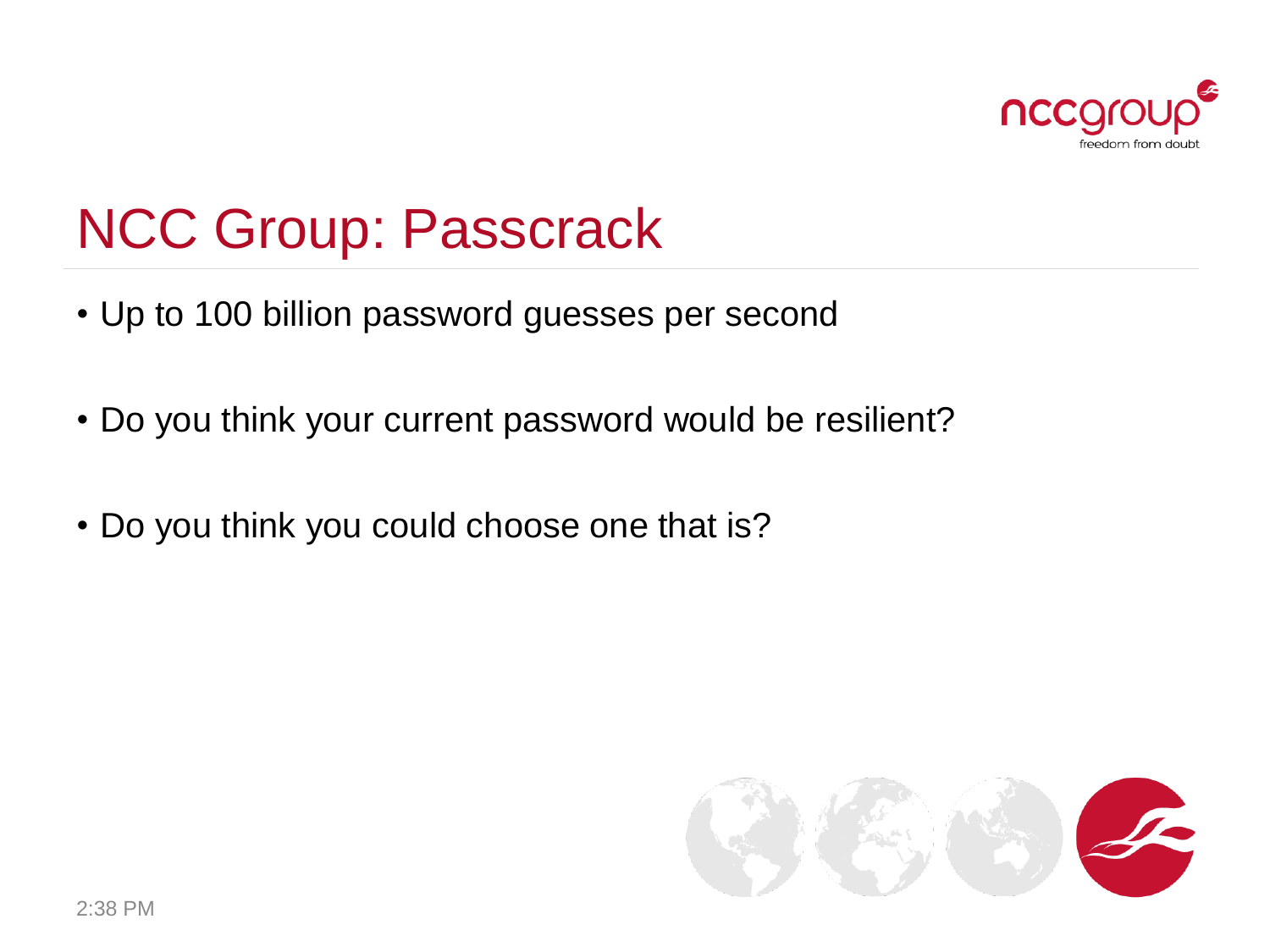

#### How you could interpret password rules

"Passwords must contain at least 1 upper, 1 lower, 1 number, and be at least 7 characters long"

- Take two or three base words (10 15 characters, more?)
- Chose multiple upper and spread them around
- Put your numbers in different places
- Don't use predictable L337spe@k
- When you need to change your password, actually change the base words, and use different base words for each application/site
- Examples: "£\$9ThisisNotharD","doesnothAvetobe2cOmplex" 2:38 PM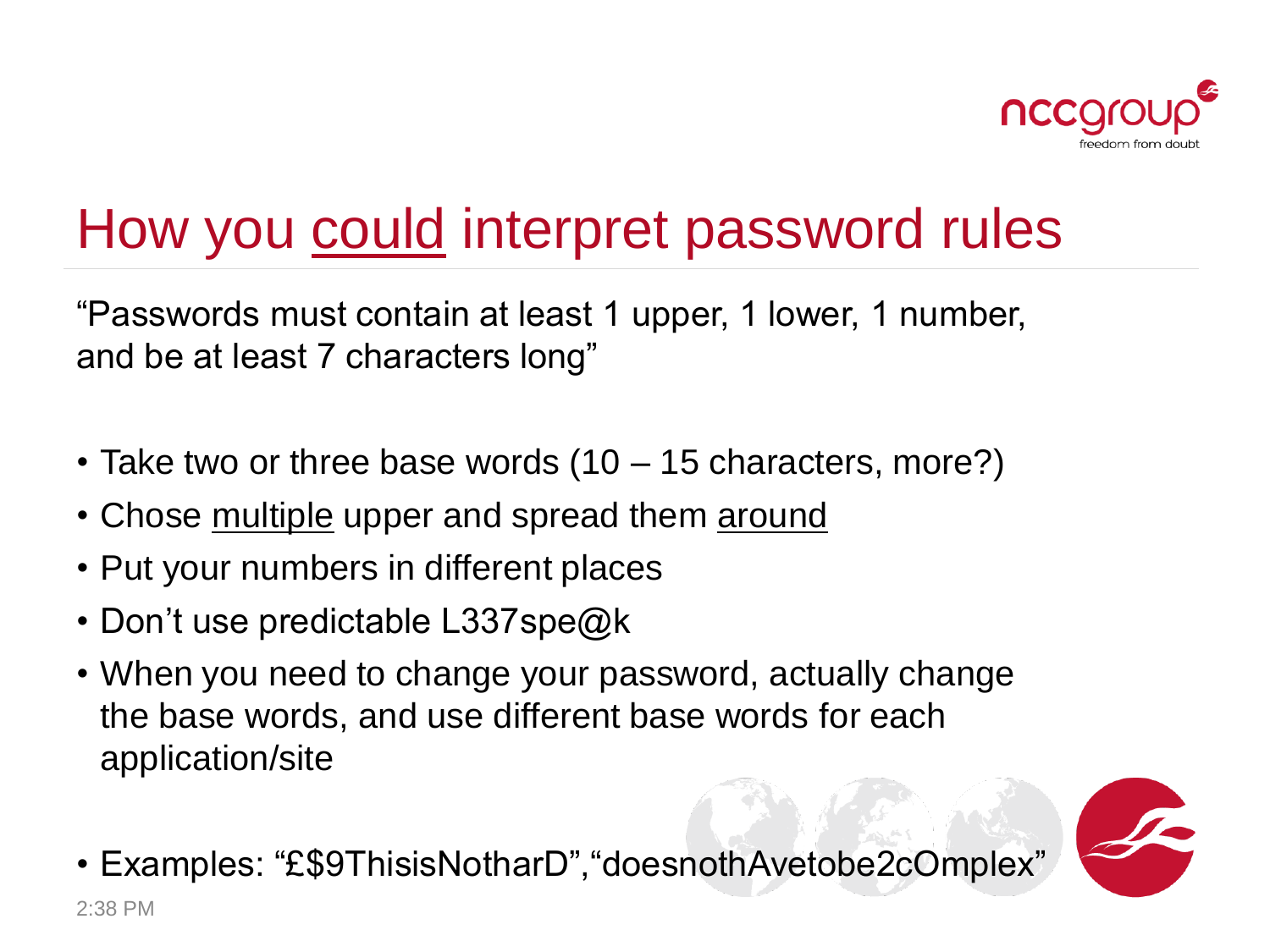

### Make Password Attacks Harder (Top 10)

- 2FA or brute-force protection on external apps/portals
- Increase the length of passwords to 10+
	- Include user education
- Remove low hanging fruit
	- Weak credentials: admin/admin, anonymous ftp and shares, snmp public/private, sa/<br/>blank>, tomcat jboss etc.
- Remove all legacy Windows systems: 2000, XP, 2003
- Regularly identify and disable unused user accounts
	- Ongoing maintenance task
- No service accounts in "Domain Admins" group
	- Membership of this group should be very restricted

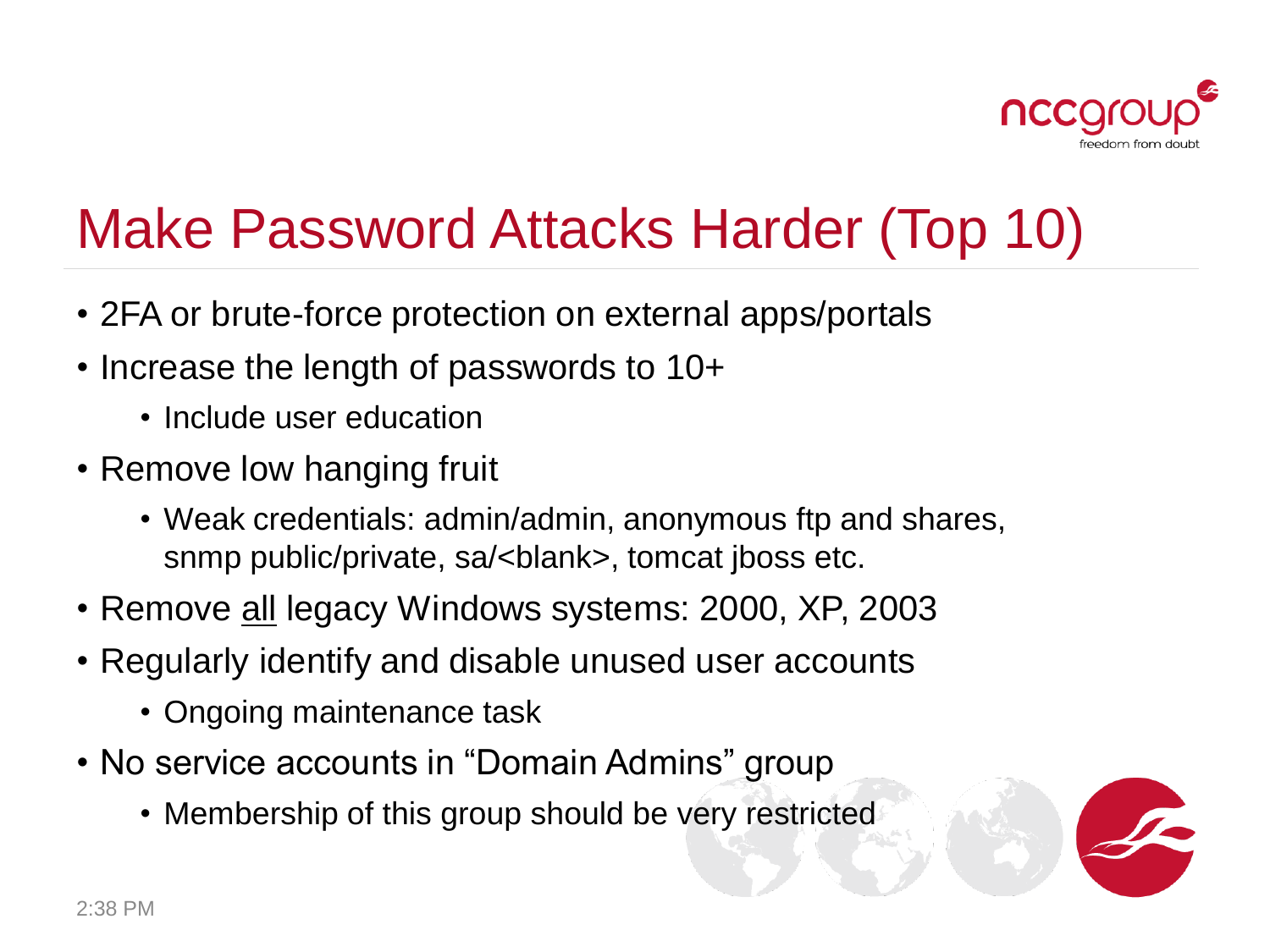

### Make Password Attacks Harder (Top 10)

- Mitigate NBNS spoofing
	- <http://www.leonteale.co.uk/netbios-nbns-spoofing/>
- No common local administrator account passwords
	- Microsoft LAPS:
	- <https://technet.microsoft.com/en-us/library/security/3062591.aspx>
- Active Directory password audit
	- Remediate accounts with weak passwords
- Internal network segregation
	- Separate Workstations from Servers (internal filtering)
	- Host-based firewalls
- Don't give users "local administrator" access